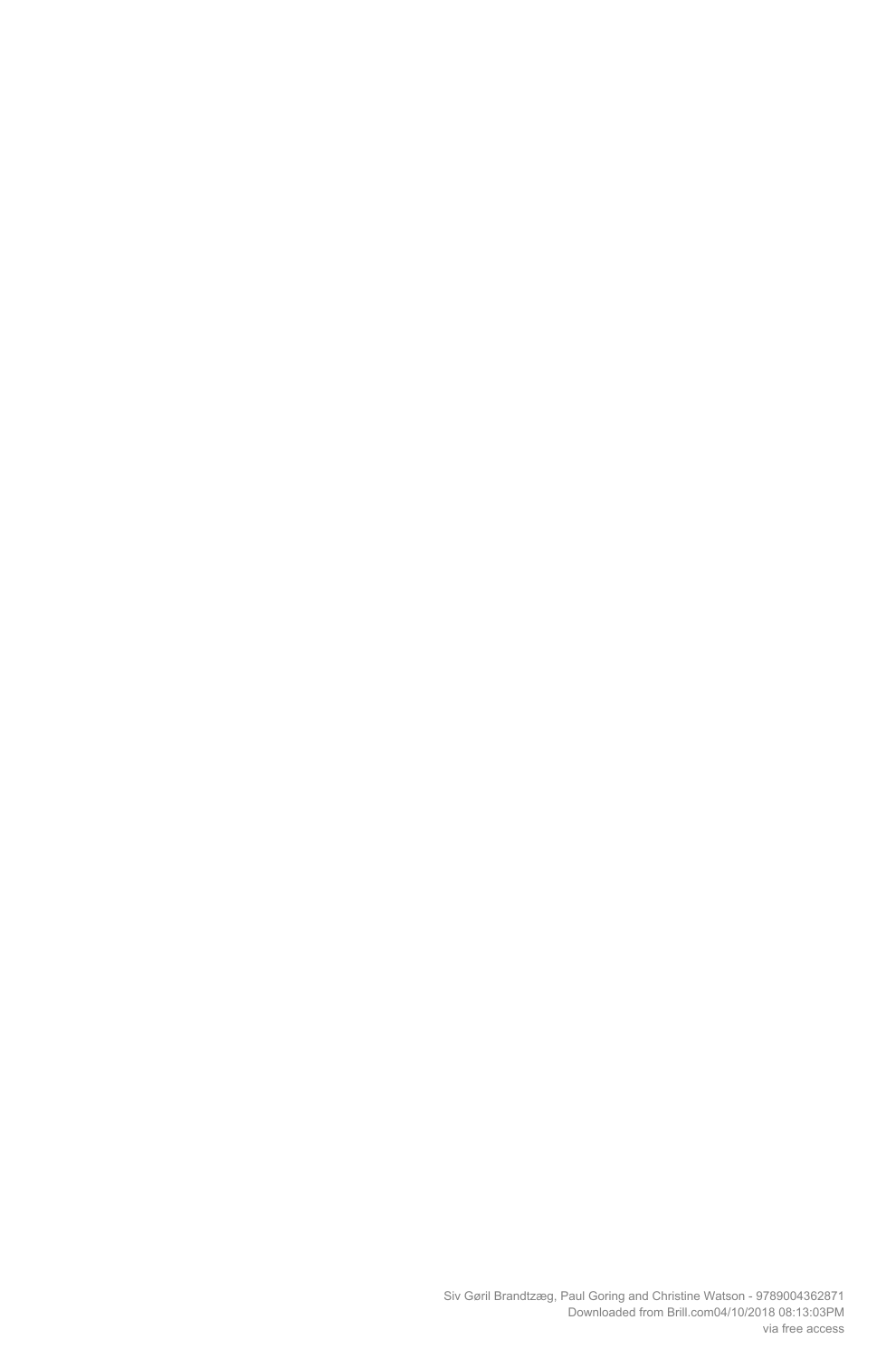## **News of Travels, Travelling News: The Mediation of Travel and Exploration in the** *Gazette de France* **and the** *Journal de l'Empire*

*Marius Warholm Haugen*

The study of an eighteenth-century gazette or an early nineteenth-century French newspaper quickly reveals that the terms 'voyage' ('travel') and 'voyager' ('to travel') appear regularly. The news bulletins that constitute a central element of these publications are filled with information about the movements of royals, diplomats and other 'celebrities'[.1](#page-2-0) News from long-distance voyages and expeditions, in the shape of letters from or about travellers, provided the press with intriguing and 'exotic' material. Non-fiction travel writing also had a place in the press, notably through reviews and book advertisements. Primarily preoccupied with the transmission of events happening outside of the community of its readers, the eighteenth- and early nineteenth-century press entertained an intimate relationship with the notion of travel, to the point where, in the terms of Sylvain Venayre, "le journal est en lui-même voyageur" ("the [newspaper/journal] is in itself a traveller")[.2](#page-2-1)

Furthermore, non-fiction travel writing was perceived as closely connected to the concept of news, bringing to its readers new knowledge of the places visited. In 1810, the *Journal de l'Empire* wrote of André Michaux's *Histoire des Arbres forestiers de l'Amérique septentrionale* that it was recommendable to "tous ceux qui, dans la lecture des relations de voyage, cherchent une source de connoissances neuves et solides" ("all those who, in reading travel accounts,

© marius warholm haugen, ���8 | doi 10.1163/9789004362871\_009

This is an open access chapter distributed under the tegns of the prevailing GC5BYnNG-name. License watson - 9789004362871 Downloaded from Brill.com04/10/2018 08:13:03PM via free access

<span id="page-2-0"></span><sup>1</sup> The *Journal de Paris* covered Voltaire's travel to Paris over 15 issues in 1778. Claude Bellanger *et al*., *Histoire générale de la presse française : 1 : Des origines a 1814* (Paris: puf, 1969), p. 243.

<span id="page-2-1"></span><sup>2</sup> Sylvain Venayre, 'La presse de voyage', in Philippe Régnier *et al*. (eds.), *La Civilisation du journal. Histoire culturelle et littéraire de la presse française au xixe siècle* (Paris: Nouveau Monde éditions, 2011), p. 465. All translations are mine. The translation of the French 'journal' into English is a complex issue. Already in the eighteenth century, the term 'journal' was being used both for newspapers and for periodical reviews. For the history of the term, see Jean Sgard, 'Qu'est-ce qu'un journal à l'époque classique', in Irène Passeron and Ulla Kölving (eds.), *Sciences, musiques, Lumières: mélanges offerts à Anne-Marie Chouillet* (Ferney-Voltaire: Centre International d'Étude du XVIIIe Siècle, 2002).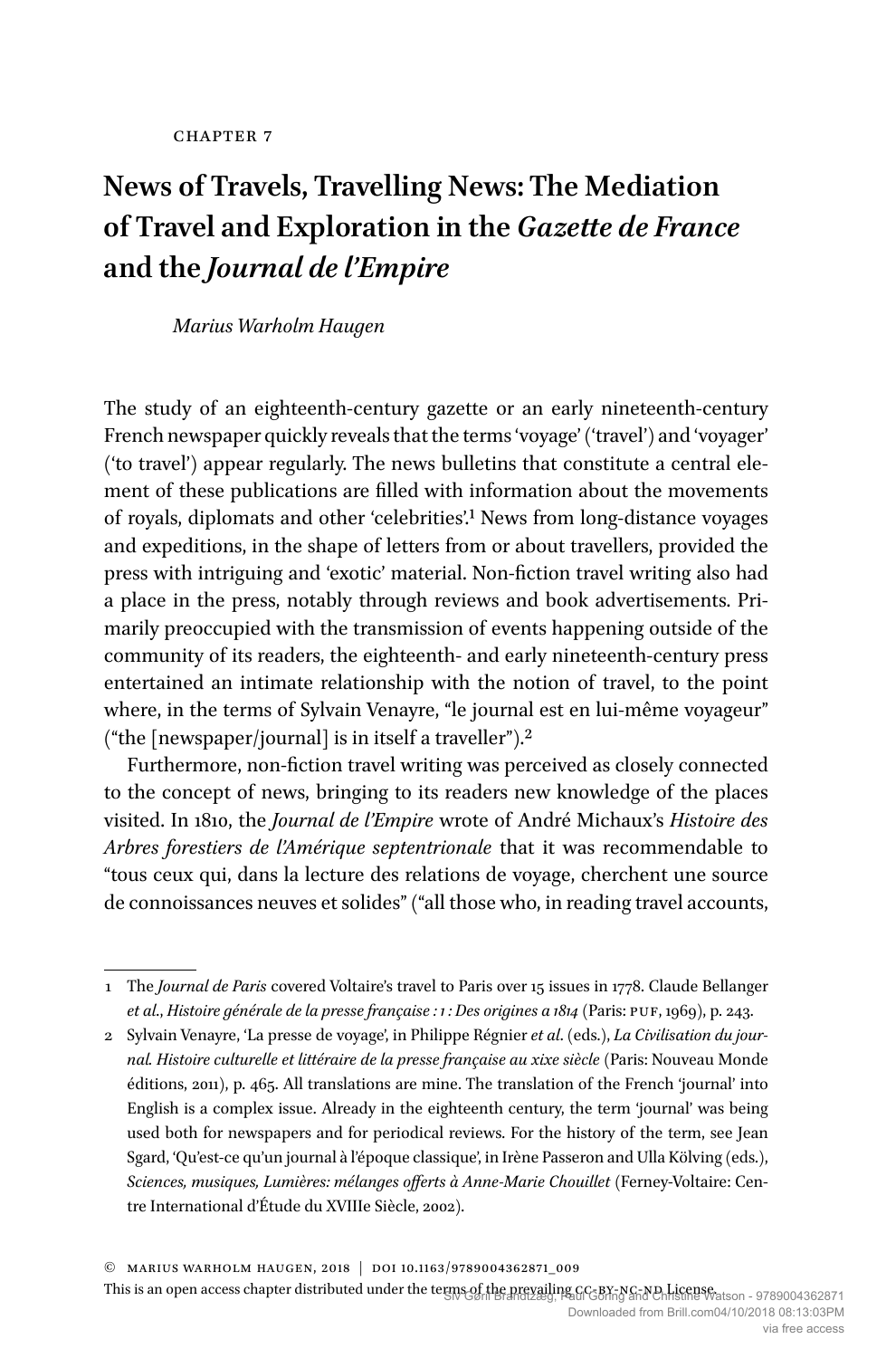look for a source of new and solid knowledge").[3](#page-3-0) As the British *Critical Review* attested in 1759, "travels acquire one great part of their merit from being new"[.4](#page-3-1) On the one hand, the press treated travel writing as sources and pieces of news; on the other, newspaper reviews propagated a demand for the newsworthiness of travel writing. Notices in the press about new travel book publications contributed to building the expectations of prospective readers. Thus, when newspapers started adopting from other parts of the periodical press the practice of reviewing travel books, this added a new dimension to their transmission of news from and about foreign places. Reviews provided newspapers with a periodical genre that enabled commentaries on the wider world as well as on the domestic book market.

This essay explores different ways in which the French newspaper press mediated travel and exploration. The first part deals with what we might call the 'live coverage' of travels, how specific travels became newsworthy events. The second part examines the role of the press in the process of mediating travel experiences into publications. I will show how the press made events out of the 'travel' of reports, letters and travelogues on their way to becoming published books. The third part examines the practice of reviewing travel books, showing how newspapers often amplified and rewrote travel accounts. I will look at two titles from the turn of the century: the bi-weekly *Gazette de France* (1631–1792), the official gazette of the Ancien Régime[;5](#page-3-2) and the daily *Journal de l'Empire* (1805–1814), the newspaper with the greatest print run during the first French Empire.<sup>6</sup> Studying cases from the French press in the last decade of the Ancien Régime through to the end of the Napoleonic era, we can identify continuity and rupture, as the journalistic mediation of travel developed together

<span id="page-3-0"></span><sup>3</sup> *Journal de l'Empire* (hereafter *je*), 20 October 1810. I have respected the original spelling in all quotes.

<span id="page-3-1"></span><sup>4</sup> Quoted from Morris Golden, 'Travel Writing in the "Monthly Review" and "Critical Review", 1756–1775', *Papers on Language & Literature*, 13:2 (1977), p. 214.

<span id="page-3-2"></span><sup>5</sup> In the period in question, the *Gazette de France* had seen its heyday. It experienced a steady decline, in numbers of subscription and revenue, throughout the 1780s. See Gilles Feyel, *L'annonce et la nouvelle: la presse d'information en France sous l'Ancien Régime (1630–1788)* (Oxford: Voltaire Foundation, 2000), pp. 882–910. The *Gazette* nonetheless remains a case in point for the mediation of travel in the gazette format, in a period where the interest in travel and travel writing was formidable.

<span id="page-3-3"></span><sup>6</sup> Bellanger *et al.*, *Histoire générale*, p. 561. The newspaper ran under the title *Journal des Débats* from 1789 to 1805, then as the *Journal des débats, politique et littéraire* from 1814. Here, we concentrate on the nine-year period of the *Journal de l'Empire*.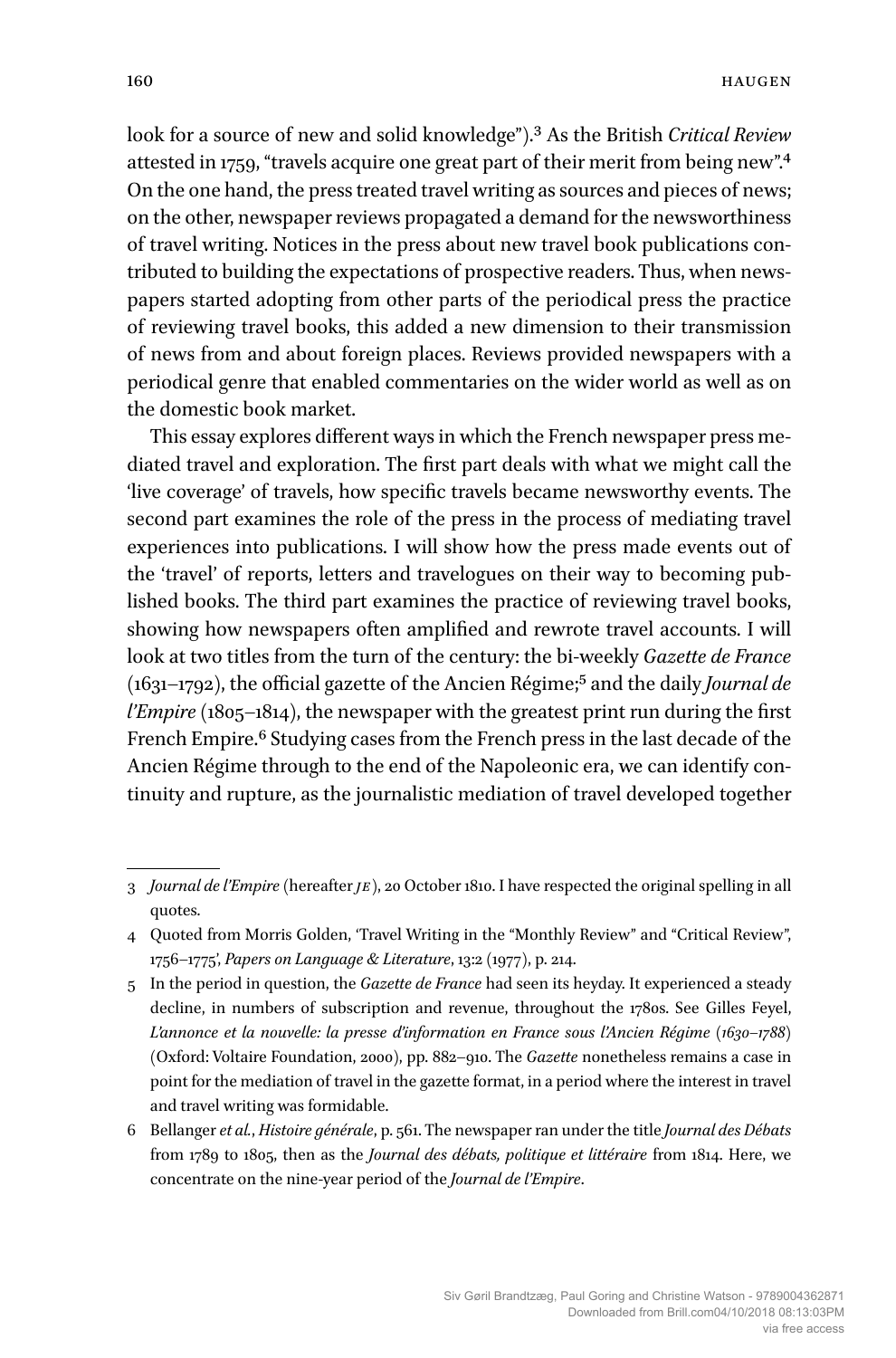with the newspaper in a period where the French press underwent important changes[.7](#page-4-0)

#### **Travels into News: The 'live coverage' of the La Pérouse Expedition**

As an example of the 'live coverage' of travel and exploration, I will look at how the *Gazette de France* followed the global circumnavigation of the French naval officer and explorer Jean-François de Galaup La Pérouse. This case is especially interesting because of the tragic circumstances surrounding the expedition: La Pérouse and his crew never returned to Europe, but perished, it was discovered much later, in 1788. The *Gazette* covered different stages of the expedition, as well as the subsequent attempts to rescue the vanished explorers and to discover what had happened to them.

Prior to the publication of La Pérouse's journals in 1797, the *Gazette de France* was an important source of information about the expedition, a medium for the public representation of what was not only an official expedition, but also one in which Louis XVI was personally invested.<sup>8</sup> This was the first official French expedition around the globe, an attempt to respond to the exploits of James Cook. The very first mention of La Pérouse's voyage in the *Gazette* highlights its official nature. On 5 June 1785, the readers of the *Gazette* saw La Pérouse at Versailles taking leave of the king.<sup>9</sup> Official as this event might be,

<span id="page-4-0"></span><sup>7</sup> A particularly notable change in this context is the shift from bi-weekly and purely informational gazettes, such as the *Gazette de France*, to daily newspapers that combined informational news bulletins and cultural content, such as the *Journal de l'Empire*. This was again the result of important political and material changes taking place: France experienced vast shifts with regard to the liberty of the press and censorship under the different regimes that succeeded one another from the Revolution and onwards. Different attempts at controlling the press through taxation also led to developments in the formats. For an introduction to this topic, see Gilles Feyel, *La presse en France des origines à 1944. Histoire politique et matérielle* (Paris: Ellipses, 2007), pp. 34–64.

<span id="page-4-1"></span><sup>8</sup> Dominique Le Brun, *La malédiction Lapérouse* (Paris: Omnibus, 2012), pp. vi–viii.

<span id="page-4-2"></span><sup>9</sup> *Gazette de France* (hereafter *gf*), 5 July 1785. "Le 29, le sieur de la Perouse, Capitaine de Vaisseau, commandant de la *Boussole* & l'*Astrolabe*, a eu l'honneur de prendre congé, étant présenté à Sa Majesté par le Maréchal de Castries, Ministre & Secrétaire d'État ayant le département de la Marine". ("On the 29th, M. de la Perouse, Ship Captain, commander of the *Boussole* & the *Astrolabe*, had the honour of taking leave, having been presented to His Majesty by the Marshall de Castries, Minister & Secretary of State in charge of the ministry of the Navy".).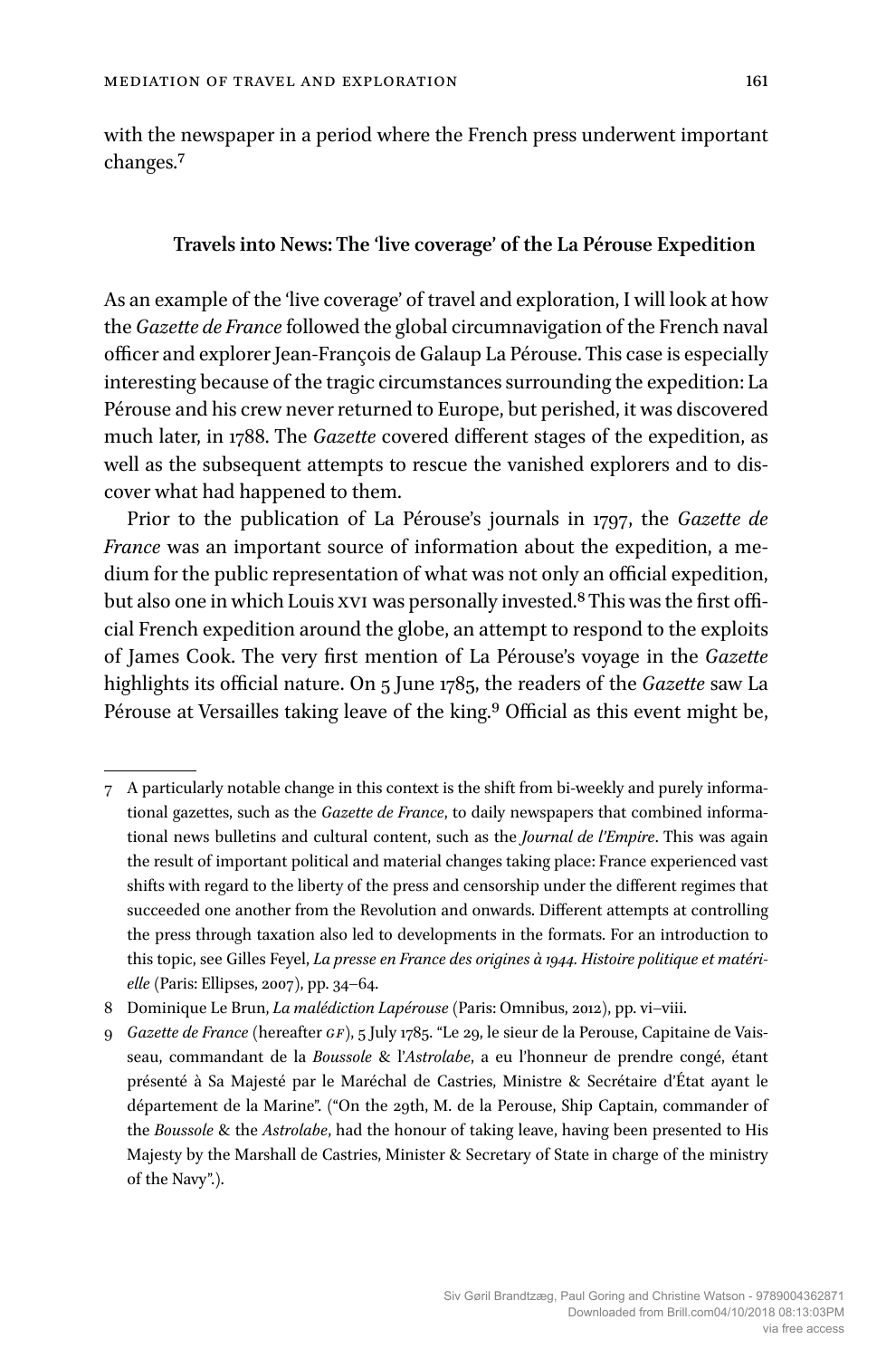and of personal importance to the king, this news item was not, however, the object of more particular attention in the *Gazette* than other pieces of news. In the conventional format of the gazette, which usually 'levelled' all forms of information, the single sentence that communicates La Pérouse's departure is

wedding. A modern reader can be struck by the apparently nonchalant manner with which this event was mediated. It is fully in line, however, with how newspapers were composed, and read, during the Ancien Régime: each individual part of the gazette was only a single part of a sequential, on-going conversation; in the terms of Andrew Pettegree, reading an "individual issue of a newspaper would always be like coming into a room in the middle of a conversation; it was hard to pick up the thread, and the terse factual style offered little help"[.10](#page-5-0) As opposed to pamphlets and journals, which contained cohesive and topical texts, the gazette format was characterised precisely by "la juxtaposition et la non-cohérence des énoncés" ("the juxtaposition and non-coherence of the statements").<sup>[11](#page-5-1)</sup>

inserted between the promotion of a functionary and the royal blessing of a

When the *Journal de l'Empire* reviewed Jean de Reuilly's *Voyage en Crimée*, a previous article on the same subject six months earlier meant that it could omit certain details, by arguing that they amounted to repetition: "Comme nous avons, il y a cinq ou six mois, tracé la description de ces déserts russes, nous nous croyons dispensés de nous livrer, en ce moment, à de plus grands détails" ("As we have, five or six months ago, painted a picture of these Russian deserts, we believe that we are exempted from going, at this moment, into further details").<sup>12</sup> The example points to how the newspaper presupposed, if only rhetorically, a loyal readership that engaged in sequential reading over long periods of time.

If we are to say something about how the *Gazette* mediated La Pérouse's expedition, we therefore have to look at this mediation over a longer period

<span id="page-5-0"></span><sup>10</sup> Andrew Pettegree, *The Invention of News: How the World Came to Know About Itself* (New Haven: Yale University Press, 2014), p. 261.

<span id="page-5-1"></span><sup>11</sup> Claude Labrosse and Pierre Rétat, 'Le texte de la gazette', in Henri Duranton and Claude Labrosse (eds.), *Les Gazettes européennes de langue française (XVIIe–XVIIIe siècles)* (Saint-Étienne: Publications de l'Université de Saint-Étienne, 1992; repr. 2015). I have used the epub version of this book, without pagination, and will in the following only refer to the article title.

<span id="page-5-2"></span><sup>12</sup> *je*, 19 May 1806.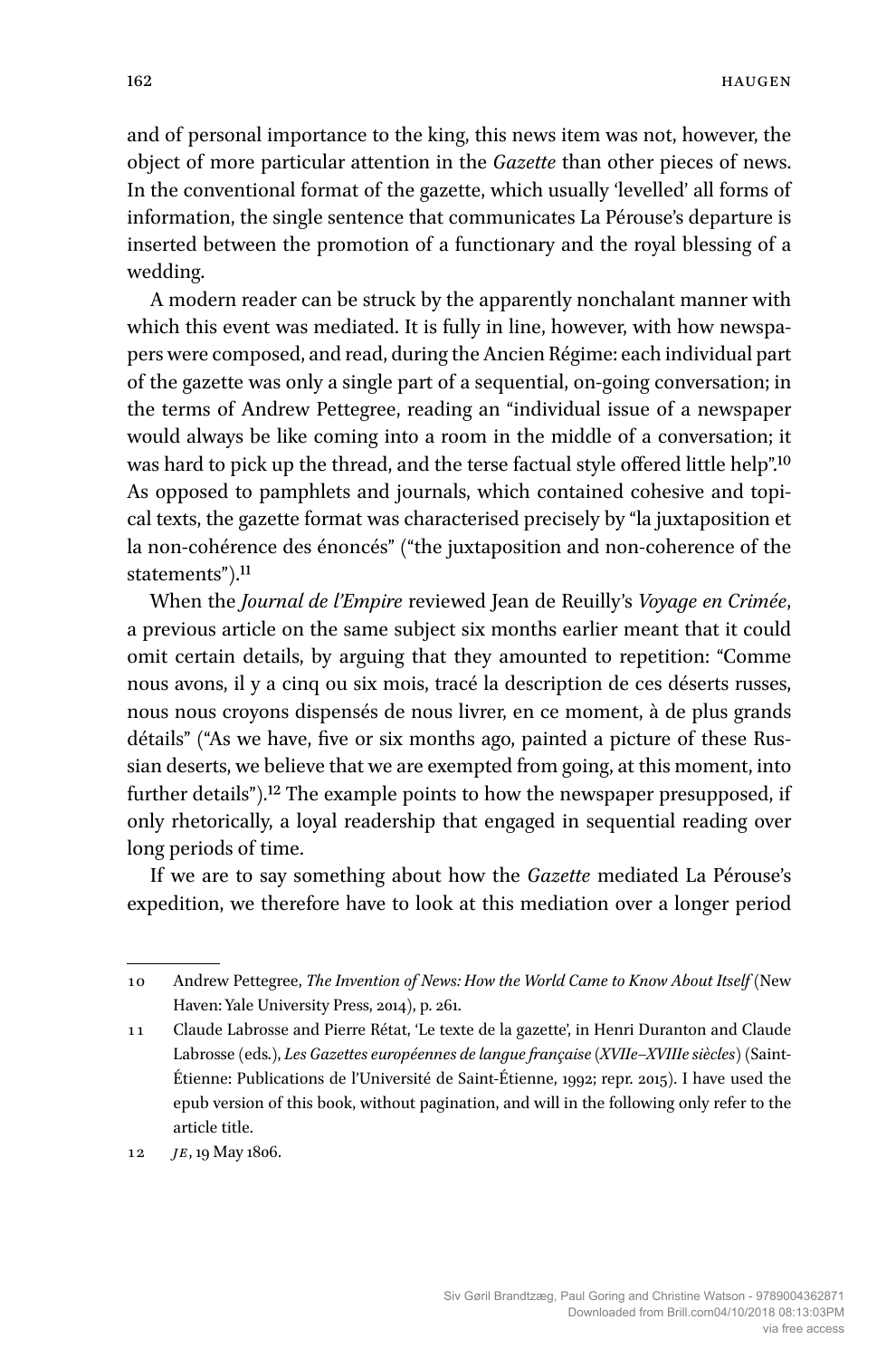of time, as a sequence of issues reporting on the same event. At the moment of his departure, La Pérouse would already have been familiar to the *Gazette*'s readers, since a long excerpt from a letter he sent from Hudson Bay on a previous voyage had been published in a supplement to the paper in October 1782. Then, a little over a year after his departure, the *Gazette* brought news from and of the expedition: "Avec les lettres du Comte de la Peyrouse, il en est arrivé plusieurs écrites par les voyageurs qui l'accompagnent" ("With the letters from the Count de la Peyrouse, there came several written by the travellers who accompany him")[.13](#page-6-0) This time, the gazette gave more space to the expedition, extracting from the letters a two-paragraph account of the landing at Concepción (in Chile), explaining how they were unable to venture inland because of hostile natives. Printing letters from the La Pérouse expedition, the *Gazette* can be seen to expand its geographical zone of coverage, as it were, bringing its readers in contact with exotic and dangerous places. The members of the expedition are simultaneously news items and news correspondents; in a condensed account, the *Gazette* informs the readers *about* the development of the expedition, but also, *via* its crew members, transmits snippets of insight into the present state of Chile, with its 'savage' and dangerous regions. In a certain way, the travellers appear as roving reporters *avant la lettre.*

The publication of letters from travellers, integrally or as excerpts and paraphrases, was a common feature in the newspaper press, as in other periodicals. This is an important aspect of how the periodical press as a whole contributed to the transmission of knowledge about foreign places and cultures. However, the format of the gazette enabled a different form of mediation of travel, as it was shorter and more fragmented than literary journals, which could print longer excerpts from travellers' letters and embed them into topical articles. The gazettes nonetheless provided, in sequential form, a fragmented narrative on the course of specific travels, where letters from travellers provided the primary material.

This was a form of narrative, though, that presupposed an informed reader already familiar with the subject matter. It was a 'virtual' narrative that had to be actuated by the reader, following the gazette over often quite long periods of time. In the case of long-distance expeditions, the time intervals between the news notices in the gazette were particularly large compared with other kinds of events developing over time. Between the notice of La Pérouse's departure and that of his landing at Concepción, fourteen months had passed.

<span id="page-6-0"></span><sup>13</sup> *gf*, 15 September 1786.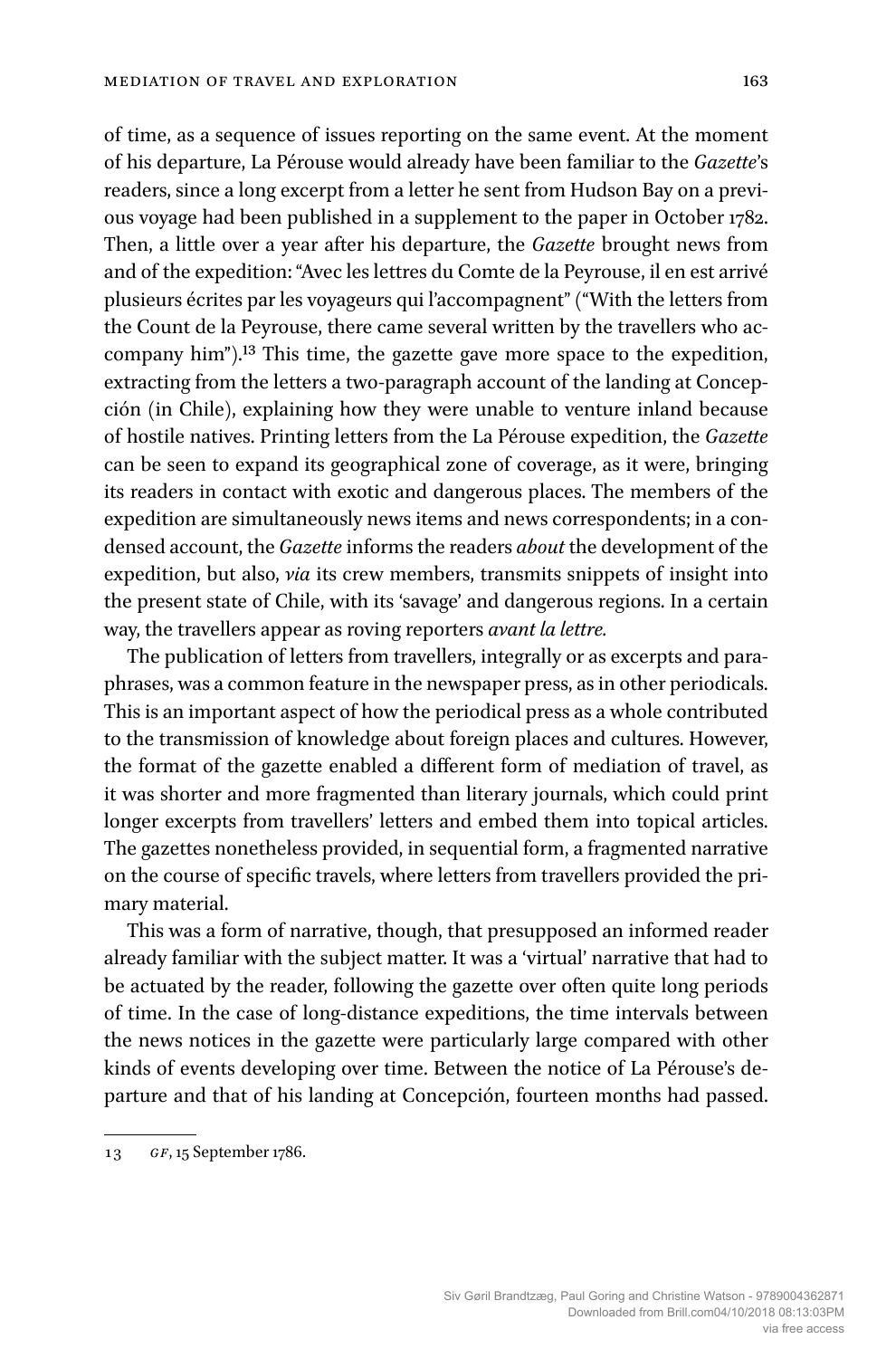This time interval was a result of the nature of the event itself: not only was the eighteenth-century voyage a slow event, but the conditions of its mediation were also particularly complex, depending on often precarious and unstable means of communication.[14](#page-7-0)

As the result of pieces of news that in themselves had to travel long distances, articles and notices of expeditions such as this could lead to the journalist reflecting on the spatial and temporal conditions of transmission that governed this type of reporting, as in the notice on La Pérouse's landing at Concepción:

Il est rare, & peut-être n'y a-t-il pas d'exemple d'avoir des nouvelles aussi fraîches (en quatre mois & demi) de pays aussi éloignés; mais celles-ci sont venues par terre de la Conception à Buenos-Ayres, où elles ont trouvé un Vaisseau prêt à mettre à la voile, qui a eu une courte traversée.

[It is rare, & perhaps there has never been an example before of news so fresh (in four months & a half) from places so far away; but these went by land from Concepción to Buenos-Ayres, where they found a Ship ready to set sail, and which had a short journey.<sup>[[15](#page-7-1)]</sup>

The joy expressed by the journalist on the rare and relative velocity of this piece of news from the other side of the globe reveals how such 'live' travel accounts were considered as news, current events to be followed as they developed, albeit under different conditions than would be considered live coverage today, or even than would be the case with contemporary events happening close by. What this also reveals is the complex routes by which travel accounts often travelled on their way to the press. The travel conditions of the report seem to have been favourable in this case, the dispatch having found a relatively quick route back to Europe. The fact that the journalist points this out indicates precisely that the travel of travel news was not easy, and that its success was therefore appreciated.

<span id="page-7-0"></span><sup>14</sup> In a letter to Antoine-François Fourcroy, published in the *Annales de Chimie*, Alexander von Humboldt evokes the uncertainty with which letters would travel long distances, expressing fear that some of his shipments from America to France had been intercepted by pirates. Humboldt notes how it was common to make four or five copies of each letter, and to send them via different routes between the continents. *Annales de Chimie*, 19 July 1800.

<span id="page-7-1"></span><sup>15</sup> *gf*, 15 September 1786.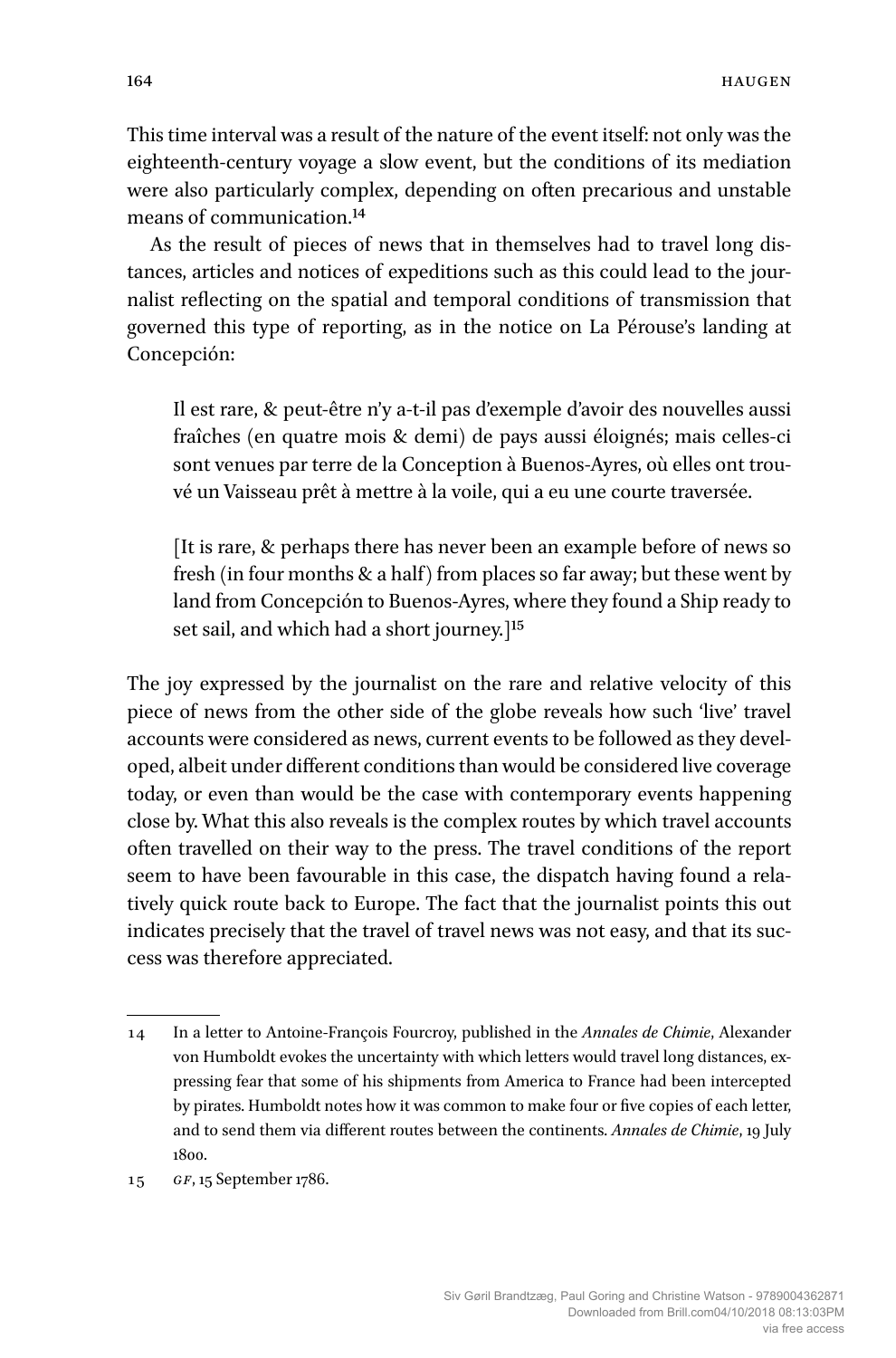The transmission of news from long-distance travellers often passed via correspondents, individuals residing abroad, such as diplomats or merchants, sending dispatches to Paris. In the 'canonical form' of the gazettes, as Labrosse and Rétat have termed it, the *Gazette de France* was dominated by news bulletins from correspondents (or copied from other gazettes).[16](#page-8-0) The bulletins were ordered under headlines stating their date and provenance. On 8 August 1788, news about La Pérouse's expedition appeared in the shape of a dispatch from St. Petersburg, where the correspondent retransmitted information coming from Siberia:

On a su ici, par les Gouverneurs de la Sibérie, que le Comte de la Peyrouse étoit arrivé au port d'Avatcha, dans la péninsule de Kamschatka, avec les deux bâtimens à ses ordres; qu'on attendoit, à la fin d'Avril, à Irkouski, une des principales villes de la Sibérie, l'Officier que ce Général devoit dépêcher, par terre, en France.

[It has come to our knowledge, from the Governors of Siberia, that the Count de la Peyrouse had arrived in the port of Avachta, in the Kamchatka peninsula, with two ships under his command; that one expected, at the end of April, in Irkutsk, one of the major cities of Siberia, the Officer that this General were to have sent, by land, towards France.][17](#page-8-1)

What this notice points to is not only the different geographical stages of the information, but also its dependence on a more or less informal network of communication that, apart from certain brief indications ("les Gouverneurs de la Sibérie"), remains hidden from the readers. The notice also expresses the expectation of receiving more news from La Pérouse: "Il y a lieu d'espérer qu'on ne tardera pas à recevoir des détails plus particuliers de l'arrivée du Comte de la Peyrouse au Kamschatka" ("There is reason to hope that we will not wait too long before receiving more specific details on the arrival of the Count de la Peyrouse in Kamchatka"). This rhetoric of expectation serves to create a feeling of participating in 'live coverage' of the expedition, to underscore that this was an event followed by the *Gazette* as it developed. Moreover, when the *Gazette*

<span id="page-8-0"></span><sup>16</sup> Labrosse and Rétat, 'Le texte de la gazette'.

<span id="page-8-1"></span><sup>17</sup> *gf*, 8 August 1788.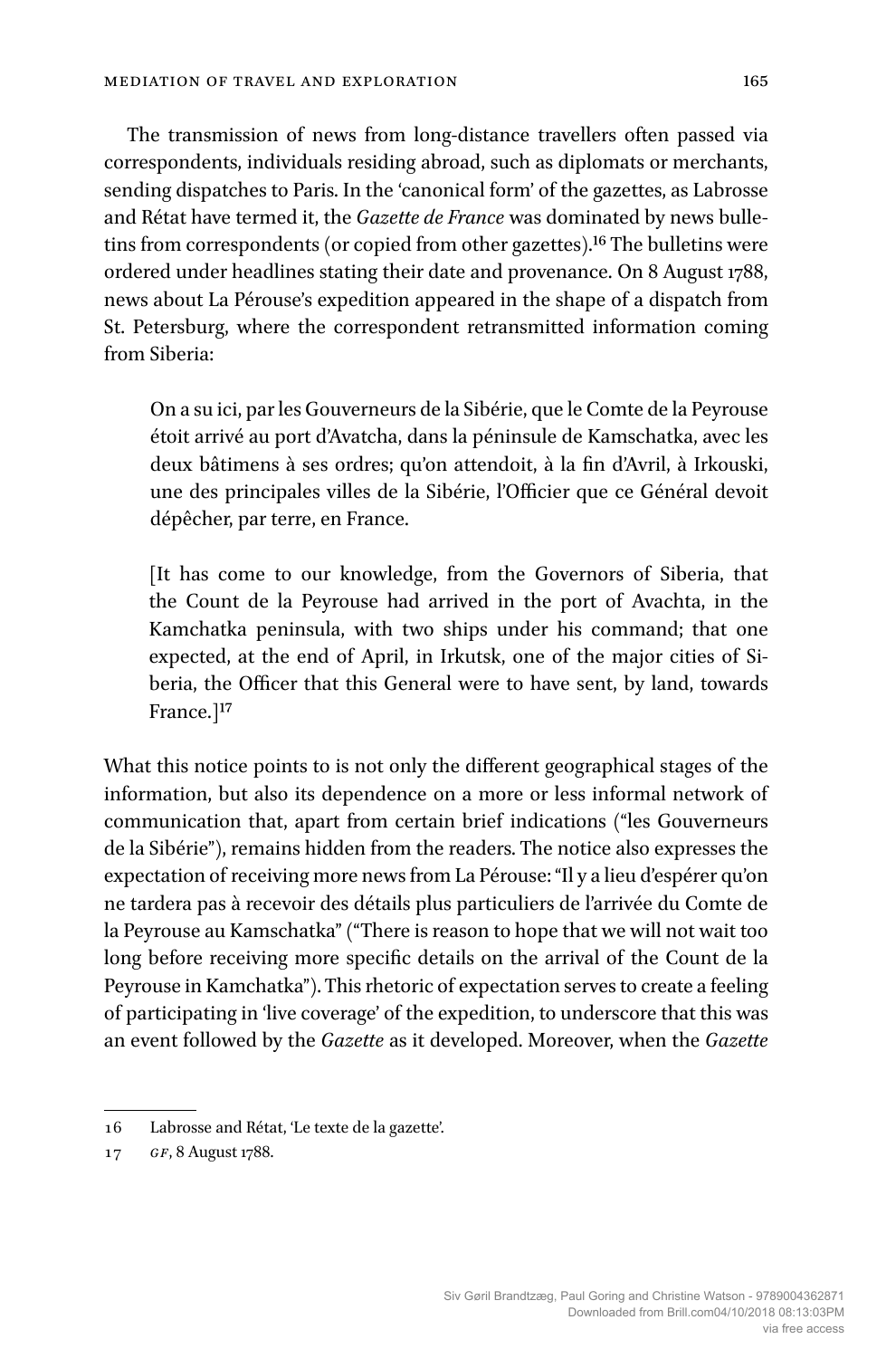points to, or even reflects upon the conditions of news transmission from the expedition, this adds force to the rhetoric of expectation, turning the circulation of information in itself into a veritable adventure.

Four years later, a notice from the *Gazette* concerning one of the rescue missions after the disappearance of La Pérouse and his crew shows an even greater complexity of transmission:

*Madrid, le* 16 *août* … On mande de Cadix, d'après des lettres de Lima, que deux bâtimens François, partis de l'Orient vers la fin de l'année dernière, pour aller à la recherche de M. de la Peyrouse, ont relaché dans l'isle de Chiloé.

[*Madrid*, 16 *August* … It is reported from Cadiz, after letters from Lima, that two French vessels, that departed from the East towards the end of last year, to search for M. de La Peyrouse, have landed at the island of Chiloé.][18](#page-9-0)

News of the French vessels had reached the *Gazette* from Madrid, via Cadiz, Lima, and Chiloé. Reflecting, again, the difficult conditions of transmission for this kind of news circulation, notices such as these may also have had another value, an evocative power resulting from the enumeration of more or less distant places. If the early-modern newspaper in general "required frequent recourse to an atlas", the news from and about distant travels were perhaps particularly evocative, echoing the diversity of the world and contributing to the gradual expansion of the readers' worldview[.19](#page-9-1)

The rhetoric of expectation that we saw accompanying the coverage of La Pérouse's expedition would soon receive a tone of concern, if not despair. In 1786, the *Gazette* had taken great pleasure in the relative speed with which news of La Pérouse's expedition arrived back in Europe. And, in June 1787, it pronounced the expedition a success (despite the reported deaths of 21 crew members), and estimated a safe return by the spring of 1788.<sup>20</sup> In 1790, however, the *Gazette* expressed concern and frustration over not having received any more news from La Pérouse and his crew:

<span id="page-9-0"></span><sup>18</sup> *Gazette nationale de France*, 1 September 1792. The gazette had added 'nationale' to its title in an attempt to turn its coat in the turmoil of the Revolution. Feyel, *L'annonce et la nouvelle*, pp. 908–909.

<span id="page-9-1"></span><sup>19</sup> Pettegree, *The Invention of News*, p. 207.

<span id="page-9-2"></span><sup>20</sup> *gf*, 12 June 1787.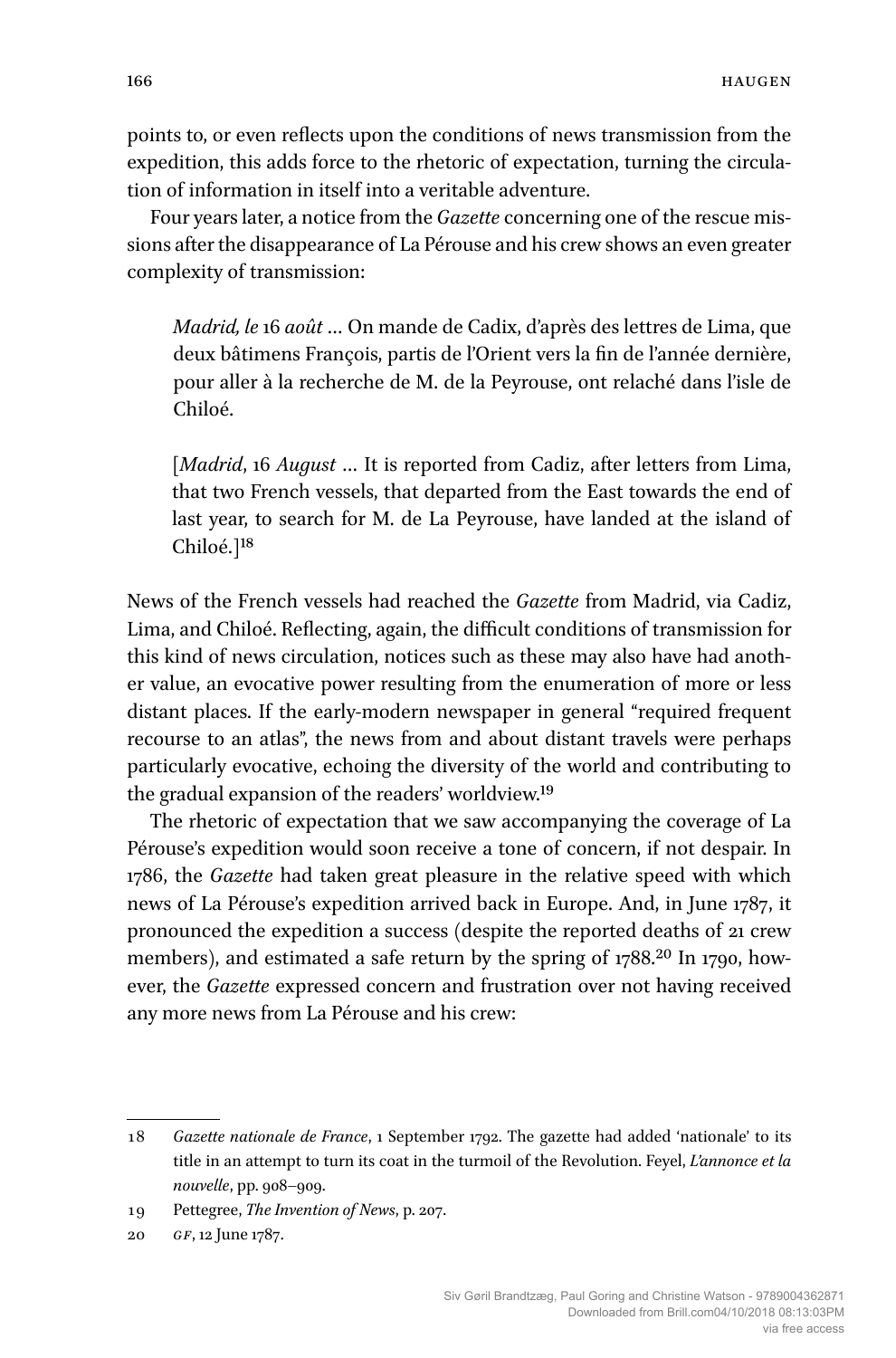L'intérêt qu'inspire l'expédition du Comte de la Peyrouse, l'impatience avec laquelle on attend son retour en Europe, & le tems qui s'est écoulé depuis qu'on en a reçu les dernières nouvelles, font rechercher, avec avidité, toutes celles qu'on peut se procurer indirectement. Nous nous empressons de publier celles-ci extraites d'une lettre écrite, le 9 Février, par Sir Joseph Banks, Président de la Société royale de Londres, au sieur Broussonet de l'Académie royale des Sciences.

[The interest that the expedition of the Count de la Peyrouse inspires, the impatience with which one awaits his return to Europe, & the time that has passed since receiving his latest news, have us search, with eagerness, news that we can acquire indirectly. We are hastening to publish these [reports] taken from a letter written on 9 February, by Sir Joseph Banks, President of the Royal Society of London, to M. Broussonet of the Académie royale des Sciences.[\]21](#page-10-0)

In retrospect, this notice has poignancy, as La Pérouse's vessels had been shipwrecked already several months before. The excerpt from Banks's letter, which communicated some of the last signs of life from the expedition, provided information in the form of hearsay that had already passed through several hands:

[J]e saisis avec empressement [Banks writes] les nouvelles que m'en a donné [about la Pérouse], Samedi dernier, le sieur *Berkley*, qui vient de commander, avec le plus grand succès, un vaisseau pour le commerce des pelleteries sur la côte du nord-ouest de l'Amérique. La dernière relâche de ce Capitaine a été à l'*Isle-de-France*, d'où il a mis à la voile l'automne dernière [sic]; peu de tems avant son départ de cette Isle, il y étoit arrivé un vaisseau venant de *Batavia*, dont l'équipage lui avoit dit qu'au mois de Mai dernier, le sieur *de la Peyrouse* y étoit avec ses deux vaisseaux, l'un & l'autre en fort mauvais état, & qu'il étoit occupé à les abattre en carène.

[I eagerly grasp [Banks writes] the news [about la Pérouse] that, last Saturday, M. *Berkley* gave me, who has just been in charge, with the greatest success, of a ship for fur trade to the north-west coast of America. The last port of call of this Captain was the *Isle-de-France* [Mauritius], from where he set sail last autumn; shortly before his arrival at this Island, there had arrived a ship coming from *Batavia*, of which the crew had told him that last May, M. *de la Peyrouse* had been there with his two ships, the one & the other in very bad shape, & that he had been busy repairing the keel.]

<span id="page-10-0"></span><sup>21</sup> *gf*, 2 March 1790.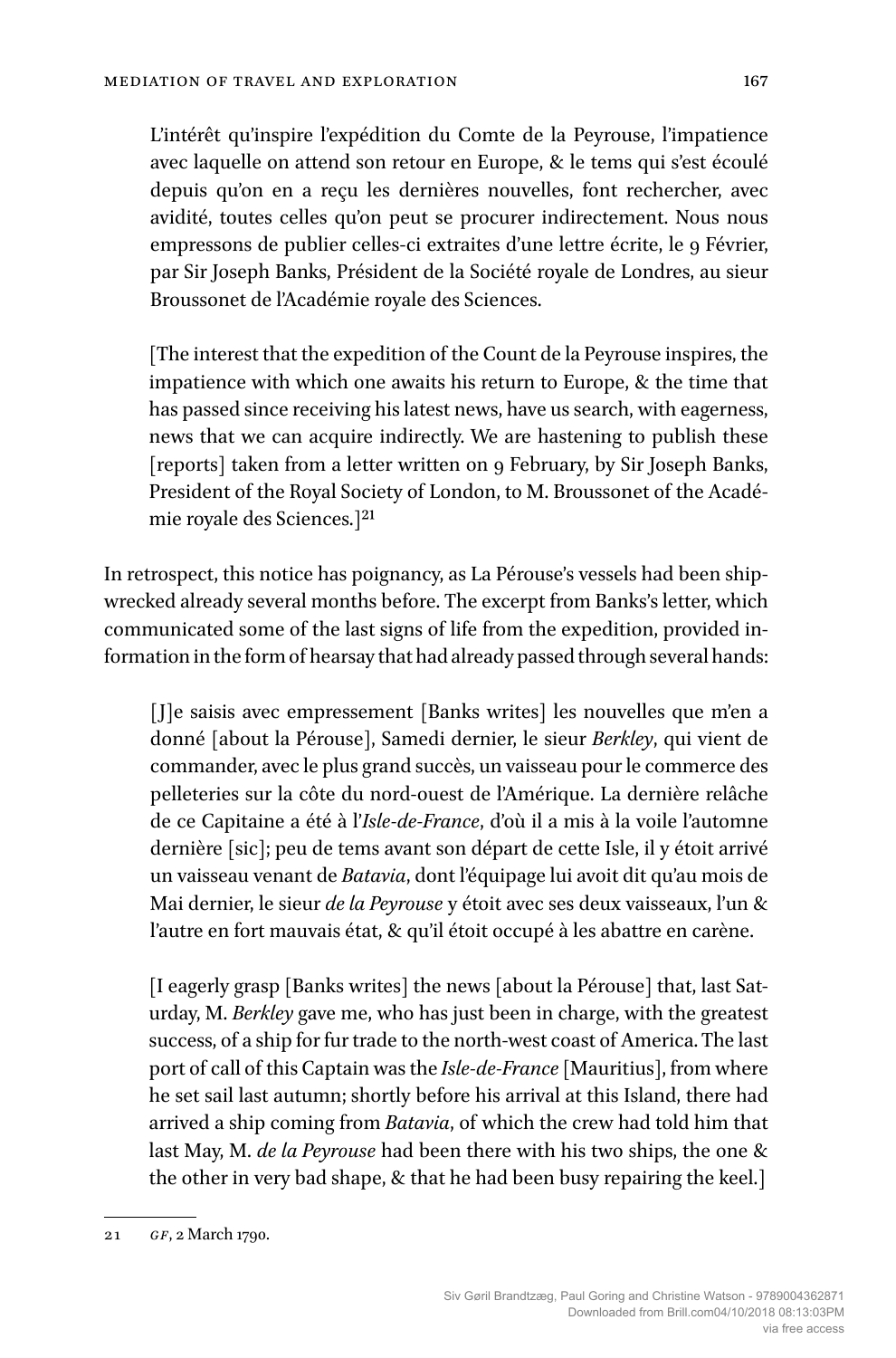Both the journal's introductory remarks and the excerpt from Banks's letter reflect the concern that had begun to set in with regard to the fate of the expedition. They also reveal the uncertainty of the news report itself, visible through the numerous stages of its travel to France, as well as through Banks's proviso of "si cette nouvelle est exacte" ("if this news is precise"). Furthermore, in line with the periodical practice of copying other publications, the article from the *Gazette* was reprinted in the *Journal de Paris* the following day, adding yet another step to the stages of transmission that this piece of news underwent on its way from Batavia to Paris.

At the same time, this article in the *Gazette* is a particularly clear example of how the press, in its coverage of La Pérouse, mobilised what I have referred to as a rhetoric of expectation. Through the use of terms such as *intérêt, impatience, avidité, empresser*, the article reflects the expectations of the journalist, but probably also works to enhance the readers' desire to receive news from the expedition. As we will see, this rhetorical aspect of travel articles, along with the reflections on the material, spatial, and temporal conditions of transmitting news from long-distance travels, is also an important part of our second category of travel in the newspaper press, namely the coverage (and construction) of travel book publications as events. In its coverage of travel, as well as of the mediation of travel into literature, the newspaper press turned travel and expedition into news, thereby often reflecting how this particular type of news itself circulated, or *travelled*.

### **Travels into Print: The Coverage of Travel Book Publications as Events**

The publication of a travel book is the result of a complex process of mediation and remediation of the experience of travel. Keighren, Withers, and Bell have termed this 'travels into print', drawing upon I.S. Maclaren's conceptual model describing the different stages of travel writing: the travel experience is mediated into field notes, then into daily journals and draft manuscripts, before resulting in the publication of a book, thereafter often continuing into subsequent editions and translations.<sup>22</sup> The newspaper press intervened in this process in two notable ways. As we will see in the final part of this essay,

<span id="page-11-0"></span><sup>22</sup> Innes M. Keighren, Charles W.J. Withers, and Bill Bell, *Travels into Print: Exploration, Writing, and Publishing with John Murray, 1773–1859* (Chicago: University of Chicago Press, 2015), pp. 18–19. For a complete description of this model, see I.S. MacLaren, 'In consideration of the evolution of explorers and travellers into authors: a model', *Studies in Travel Writing*, 15:3 (2011), p. 227.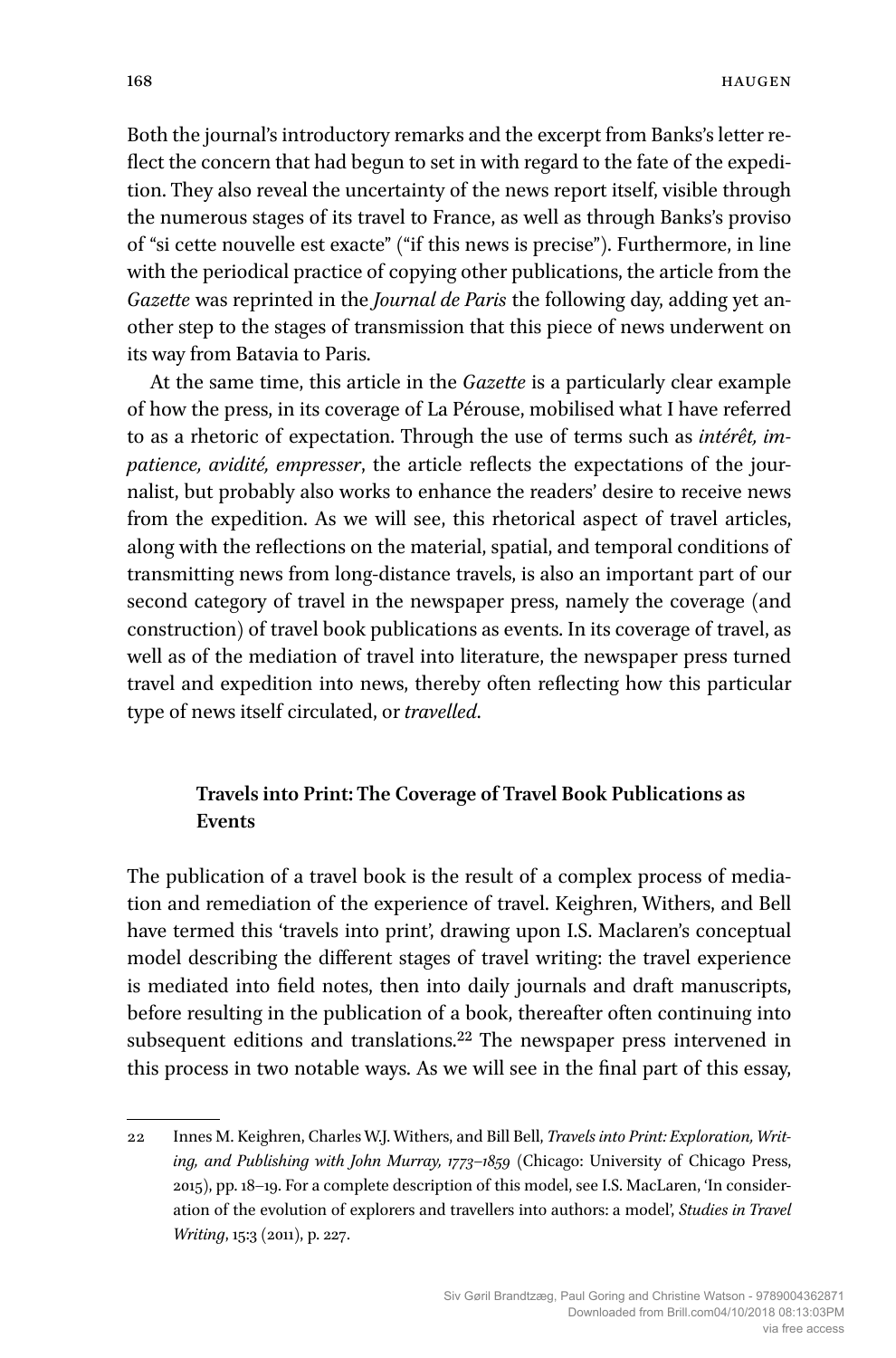the press itself took a role in this process by way of reviewing and rewriting the travel text, adding to it yet another stage of remediation of the travel experience. Also, as we will see in this part, the press reported on different stages of 'travels into print', thus constructing travel book publications as events.

Reporting on the development of specific expeditions and travels, the press often voiced expectation of seeing the published results. When the *Gazette* announced, in a news bulletin from London, that James Bruce had presented his Abyssinian Travels to the English monarchs, it first and foremost expressed anticipation: "Cet Ouvrage important est attendu depuis longtems, & sera publié dans la semaine prochaine" ("This important Work has been expected for a long time,  $\&$  shall be published in the coming week").<sup>23</sup> As this notice, probably taken from a London newspaper, was referring to the English publication, the *Gazette* added a footnote to announce an upcoming French translation, making the information more relevant to its own readers. Treated as pieces of news, publications were presented as events that merited a place in the informational columns of the gazettes. Original publications, but also translations and new editions of particular travel books, appeared as news, inserted between paragraphs on battles and aristocratic weddings.

Moreover, gazettes and newspapers mediated stories of how travel journals had themselves travelled back to Europe, adding to the expectation of seeing these published. On 18 August 1775, the *Gazette de France* printed an excerpt of a letter from a member of Cook's second voyage, sent from the Cape of Good Hope in March the same year. The three-paragraph excerpt recounted the last stretches of the expedition, the loss of crew members, encounters with "Savages", and the shipment back to England of "many rarities just as precious as worthy of curiosity".<sup>24</sup> The text is immediately followed by a piece of information that stands out, as it is not a part of the excerpt and set in larger type: "Le Capitaine Cook a envoyé du même endroit ses Journaux qui ont été remis aussi-tôt à Sa Majesté" ("Captain Cook has sent from the same place his Journals, which have immediately been given to His Majesty"). To the 'live coverage' of travel is here added an element pointing to a particular stage in the 'travel into print' of Cook's voyage, an account of the actual journey of his journals back to England.

The published account of Cook's first voyage, translated into French in 1774, had been a great success.<sup>[25](#page-12-2)</sup> We can imagine how the extract of a letter from the

<span id="page-12-0"></span><sup>23</sup> *gf*, 27 April 1790.

<span id="page-12-1"></span><sup>24</sup> *gf*, 18 August 1775. Information seemingly from the same letter had appeared in the *Gazette* on 14 July 1775.

<span id="page-12-2"></span><sup>25</sup> The French translation was published as *Relation des voyages entrepris par ordre de Sa Majesté Britannique actuellement régnante* (Paris: Saillant et Nyon and Panckoucke, 1774).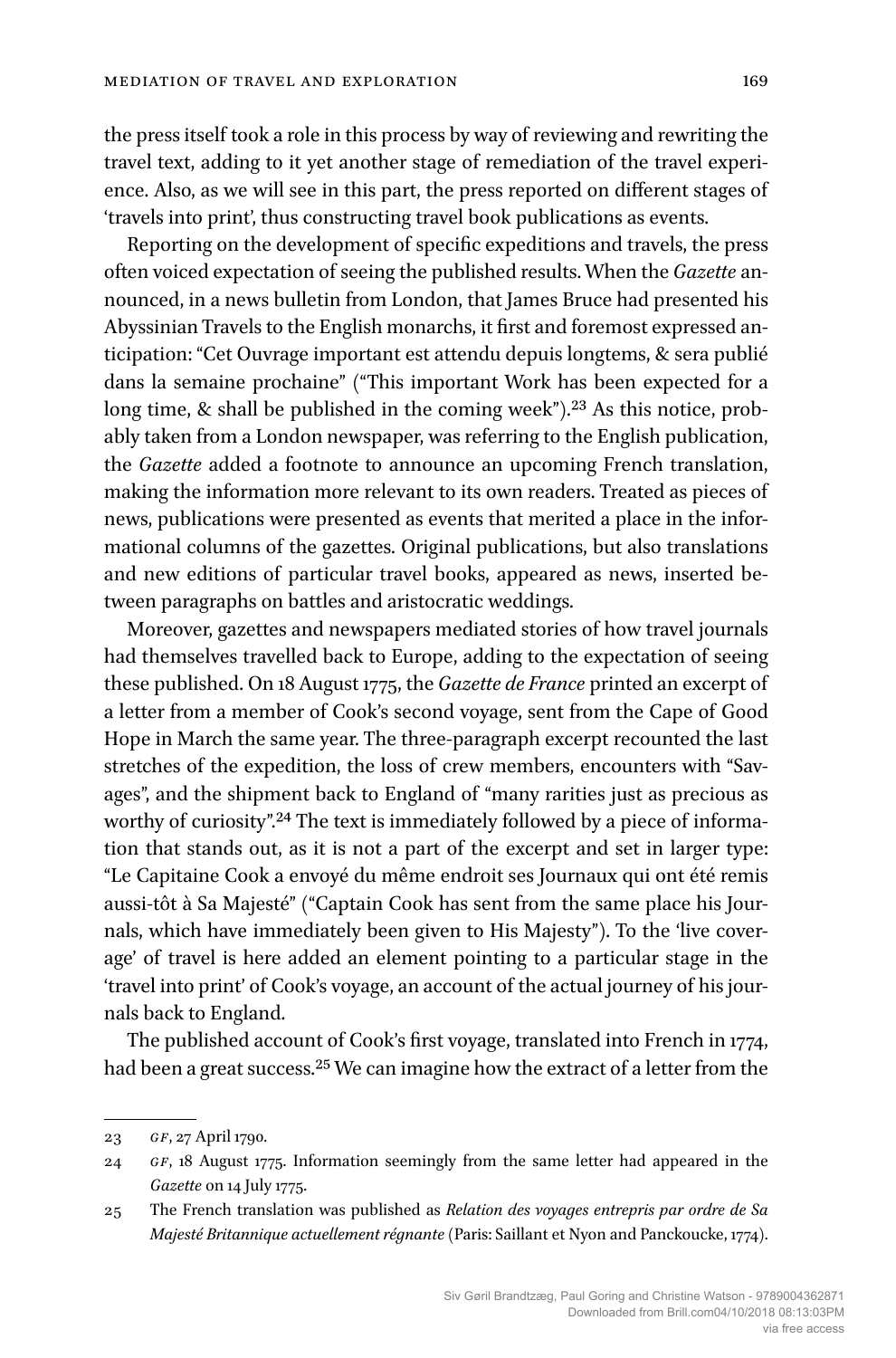expedition would have built on the expectation among the readership of seeing a publication from the second voyage. Just as the *Gazette* often reflected the conditions of transmission of news about travels, it could also contain traces of the 'travel' of documents on their way to publication. The official capacity of Cook's expedition, which entailed that his journals had been "directly presented to the king", presented this 'travel into print' as a particularly important event.

The same went for the announcement of the publication itself. Only a few months after the *Gazette* had informed its readers about the travel of Cook's journal back to England, it announced, in another dispatch from London, that it had been published, together with that of Tobias Furneaux, captain of hms *Adventure*, the vessel accompanying Cook's *Resolution*:

On vient de publier le journal du voyage du Capitaine Cooke [sic] sur le Vaisseau *la Résolution*, dans les années 1772, 73, 74, 75, avec le dessein de découvrir l'hémisphere méridionale. Ce voyage tend à prouver que la découverte prétendue du Continent entre l'Equateur & le 50<sup>e</sup> degré de latitude méridionale n'a rien eu de réel. On a ajouté à cet Ouvrage le Journal du Capitaine Fourneaux sur le Vaisseau l'*Aventure* en 1772, 73, 74, 75 avec le récit de la séparation des deux Vaisseaux & les événements remarquables arrivés à l'un & à l'autre. Cet Ouvrage contient la description Historique & Géographique des Isles & des Pays découverts par ces deux Capitaines.

[Now is published the travelogue of Captain Cook on the Ship *The Resolution*, in the years of 1772, 73, 74, 75, with the intention of exploring the southern hemisphere. This voyage aims to prove that the presumed discovery of the Continent between the Equator & the 50° latitude south has no truth to it. One has added to this Work the Travelogue of the Captain Fourneaux on the Ship *The Adventure* in 1772, 73, 74, 75 with the account of the separation of the two Ships & the remarkable events that happened to the one and the other. This Work contains the Historical and Geographical descriptions of the Islands and the Lands discovered by these two Captains.[\]26](#page-13-0)

The original travel book was 'ghost-written' by John Hawkesworth, who had reworked the journals of Cook and of other members of the crew (Byron, Wallis, Carteret, and Banks) into one single narrative. See Nigel Leask, *Curiosity and the Aesthetics of Travel Writing, 1770–1840* (Oxford: Oxford University Press, 2002), pp. 12–13.

<span id="page-13-0"></span><sup>26</sup> *gf*, 1 December 1775. French readers had to wait three years, however, for the first volume of the French translation to appear, as *Voyage dans l'hémisphère austral, et autour du monde* (Paris: Hôtel de Thou, 1778).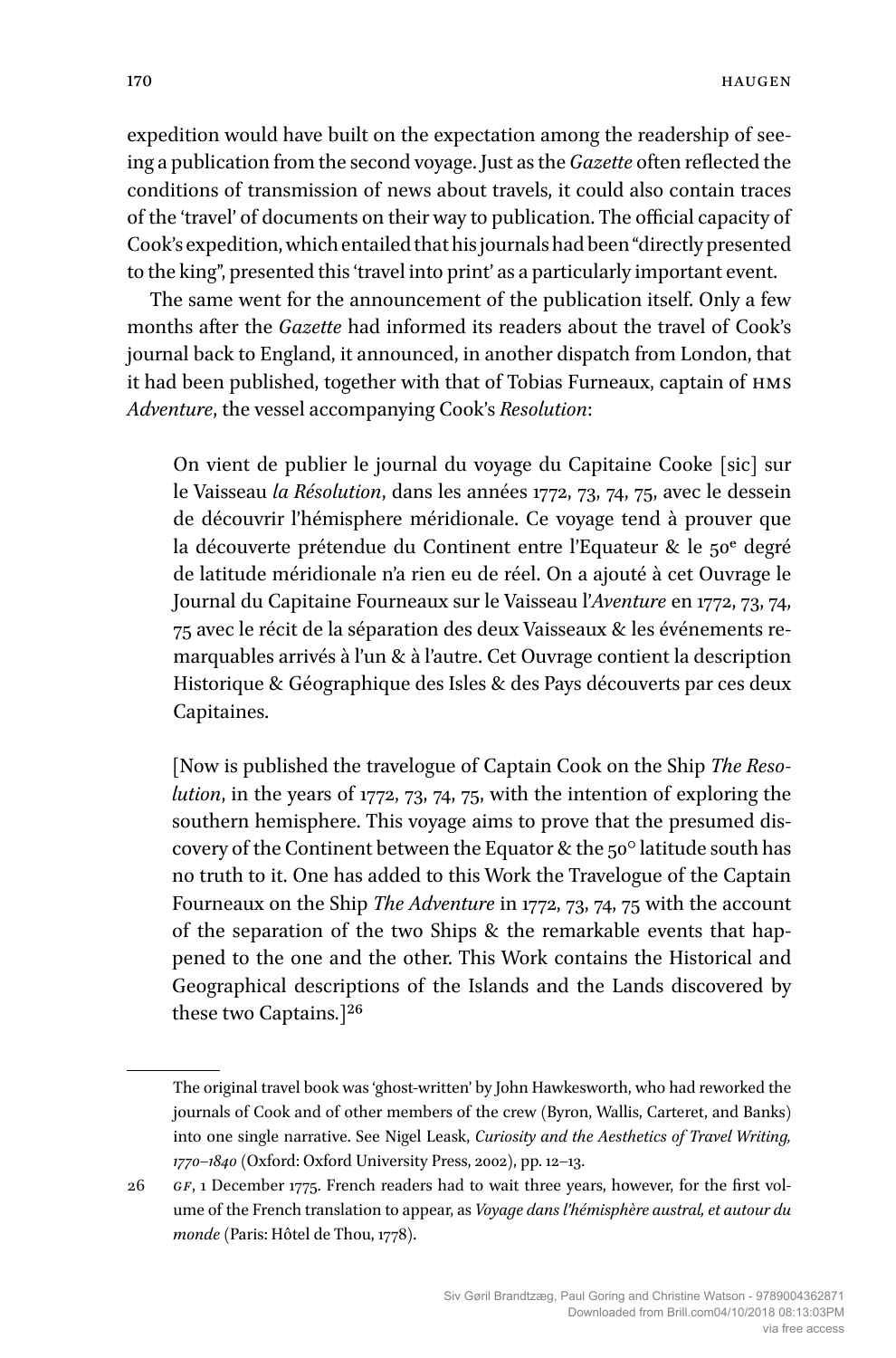It is important to bear in mind that this announcement is not an advertisement as such, but a piece of news about what was perceived as a significant event for the progress of knowledge. The *Gazette de France* occasionally advertised books, usually as a list of titles in a smaller, two-column section on the last of its four pages. However, important new publications often appeared in the news bulletins. As a piece of news, this text in the *Gazette* informs the readers about two events: the event of the expedition, its scope with regard to time and place, its primary motivation; and the event of the publication, including a short description of the book's contents. This description gives information about the composition of the book. It also makes a short assessment by indicating how the book transmits the account of "événements remarquables" ("remarkable events").

That a travel book publication was perceived as a newsworthy event can be considered to be the result of two factors: the avid interest of the late eighteenth-century readership in travel writing, and the importance of travels as tools for scientific progress. Important for the advancement of knowledge, the publication of travel accounts could tie in with political concerns. As I.S. MacLaren has argued, the British government used the publication of travelogues from official expeditions as a tool, not only for scientific advancement, but also in the process of 'claiming' parts of the globe:

Unlike the Spanish, for example, who jealously guarded unpublished *their* explorers' narratives of eighteenth-century voyages to the New World's Pacific Coast, the British initiated claims to the portions of the globe that they explored by publishing printed volumes by command of their monarch[.27](#page-14-0)

The notices of the shipment of Cook's journals and their subsequent publication could therefore be seen as news items concealing a symbolic, political value. We might ask if the *Gazette*'s coverage of this specific 'travel into print' did not interact with the publication in its reflection of an official British policy of global discovery and claim*.* If the publication of a travel book was a newsworthy event that had a place in the columns of the French 'presse d'information' (the 'informational press'), it was precisely because of the book's symbolic value as a sign of scientific progress, global discovery and expansion. This does not mean that the editors of the *Gazette* were necessarily aware of this value. It could be seen rather as a subtext resulting from the very form of the gazettes, which, due to their composite and polyphonic nature, transmitted "l'écho de

<span id="page-14-0"></span><sup>27</sup> MacLaren, 'In consideration', pp. 223–224.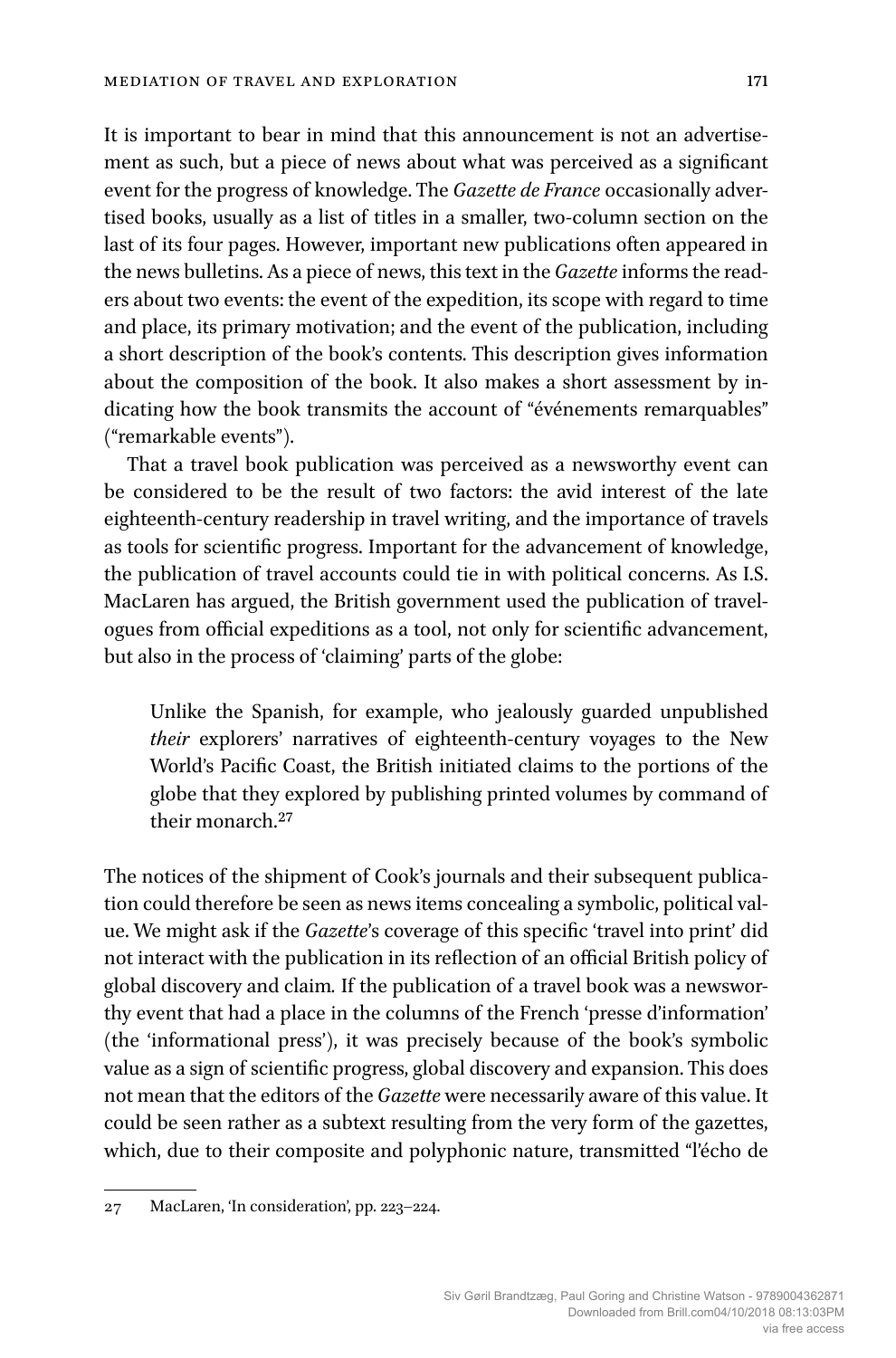voix publiques et officielles multiples" ("the echo of multiple public and official voices"),[28](#page-15-0) and could thus, inadvertently, reflect values to which their editors did not necessarily subscribe.

As already mentioned, the official French attempt at replying to Cook's voyages ended in tragedy. The unfortunate La Pérouse was, however, able to send documents back to France on several occasions, the last in January 1788.<sup>[29](#page-15-1)</sup> These documents did not result in a publication until almost a decade later: the National Assembly decided by decree the publication of the journals in 1791, but the advent of the Terror effectively postponed it until 1797. But if French readers had to wait a long time for the publication of La Pérouse's travelogue, as early as 1788 they were able to follow the 'travel' of his documents via the press. The year before, the captain had sent a member of his crew, Jean-Baptiste-Barthélemy de Lesseps, from Siberia to France with a dossier of reports from the expedition. In a supplement to its issue on 28 October 1788, the *Gazette de France* published a short extract from the reports, prefaced by an account of Lesseps's journey. It is safe to presume that, in the wake of the success of Cook's travel books, this 'foretaste' added to the expectations among the *Gazette*'s readers of the future event of a publication.

The narrative of Lesseps's journey bringing the documents back is in itself interesting in our context, as a particularly good example of how the travel of documents could be intriguing in its own right. This short narrative, stretching over one and a half columns, accentuates the heroic aspect of Lesseps's exploit:

La jeunesse & le zèle du sieur de Lesseps l'ont soutenu, jusqu'au terme, contre les fatigues & les dangers inséparables d'un voyage de 4000 lieues, à travers des pays peu habités & peu fréquentés.

[The youth and eagerness of M. de Lesseps have carried him, all the way to the destination, against the fatigues and dangers that are inseparable from a journey of 4000 leagues, across countries scarcely inhabited and not much visited.[\]30](#page-15-2)

Lesseps's itinerary is described closely, with regard to time as well as space, in a kind of micro-travelogue.<sup>31</sup> Specific attention is given to parts of the travel

<span id="page-15-0"></span><sup>28</sup> Labrosse and Rétat, 'Le texte de la gazette'.

<span id="page-15-1"></span><sup>29</sup> Le Brun, *La malédiction Lapérouse*, pp. xxiii–xxiv.

<span id="page-15-2"></span><sup>30</sup> *gf*, 28 October 1788.

<span id="page-15-3"></span><sup>31</sup> Lesseps's travelogue was published two years later, as *Journal historique du voyage de M. de Lesseps* (Paris: l'Imprimerie royale, 1790).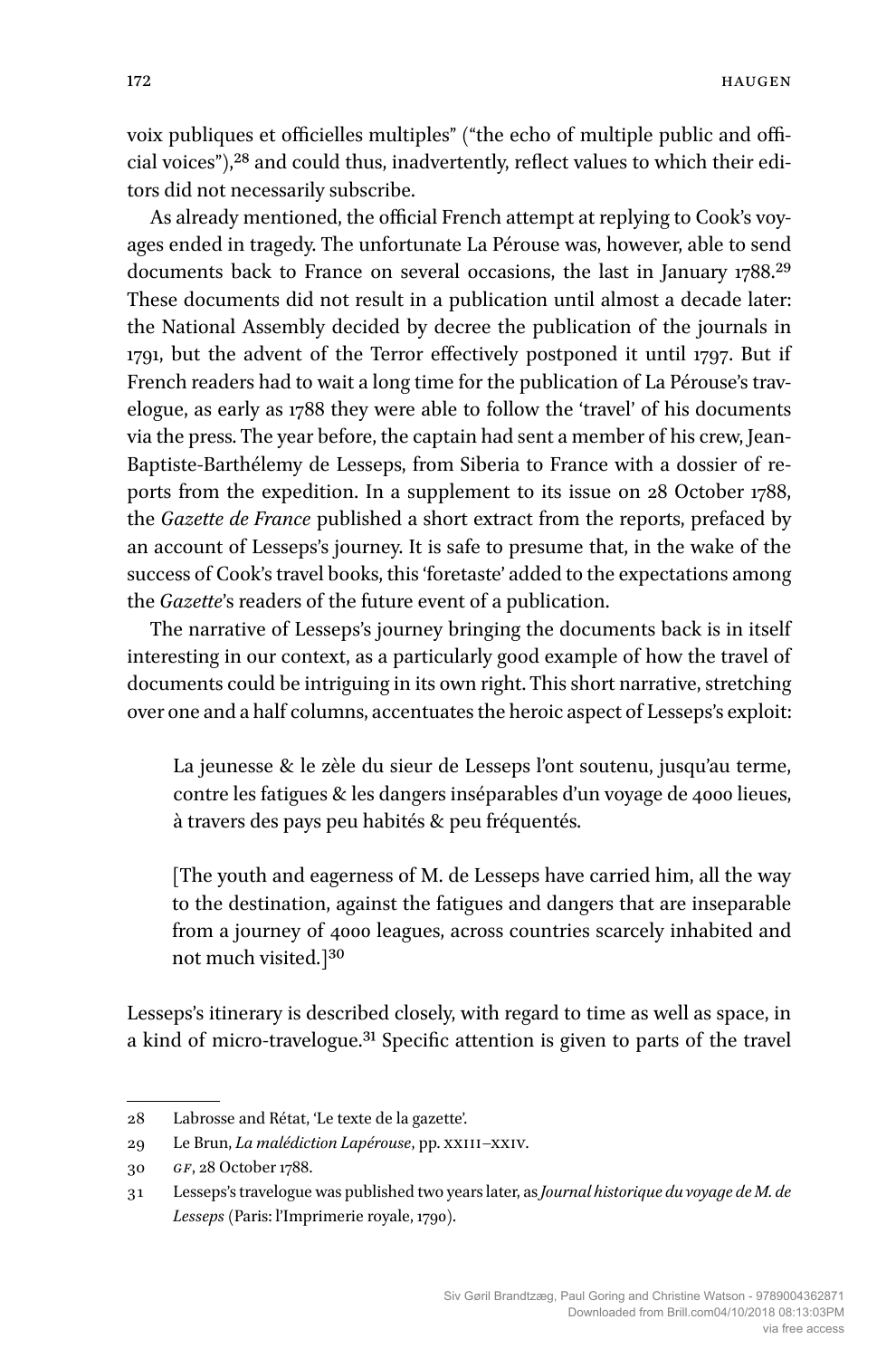that stand out as extraordinary, providing this micro-travelogue with narrative elements beyond the simple places and dates of the itinerary:

Arrivé à l'Isthme, qui joint cette terre au continent, il suivit la côte orientale de la mer de *Pengina*, passa par *Ingiga*; &, après beaucoup de difficultés & de dangers, il parvint, le 5 Mai, à *Okotskoï*. Cette partie de son voyage a été faite sur des traîneaux, tirés ou par des chiens Kamschadales, ou par des rennes, suivant l'usage de chaque pays qu'il a traversé.

[Having arrived at the Isthmus that joins this land to the continent, he followed the eastern coast of the *Pengina* sea, passed by *Ingiga*; &, after many difficulties and dangers, he made it, on 5 May, to *Okotskoï*. This part of his journey has been done on sleighs, pulled either by Kamchatkan dogs or by reindeers, following the customs of each country he travelled through.]

The *Gazette* goes here into details on the conditions of transmission of travel reports, creating a small travel text in its own right, with enough details and episodes to interest readers avid for adventurous accounts. Therefore, 'travels into print' should not only be taken metaphorically, as the description of different stages of the remediation of travel experience; it can also refer to specific parts of these stages that depended on the physical travel of documents back to Europe in order to be published, travels that could in turn become objects of notices, and narratives, in the press. The next stage of this remediation, reviewing, is the topic of the last part of this essay.

### **Travels in Reviews: The Amplification and Rewriting of Travel Accounts**

It was in reviews that the press could exert perhaps its biggest influence on the public perception of travel. The relationship between travel writing and the press had been increasingly important throughout the second half of the eighteenth century, with a formidable rise in the number of travel book reviews in French periodicals.[32](#page-16-0) For a long time, reviews had been an important part of literary journals, but with little or no place in the pre-revolutionary gazettes. The *Gazette de France* not only contained little cultural content, but

<span id="page-16-0"></span><sup>32</sup> Yasmine Marcil, *La fureur des voyages. Les récits de voyage dans la presse périodique (1750– 1789)* (Paris: Honoré Champion, 2006), p. 49.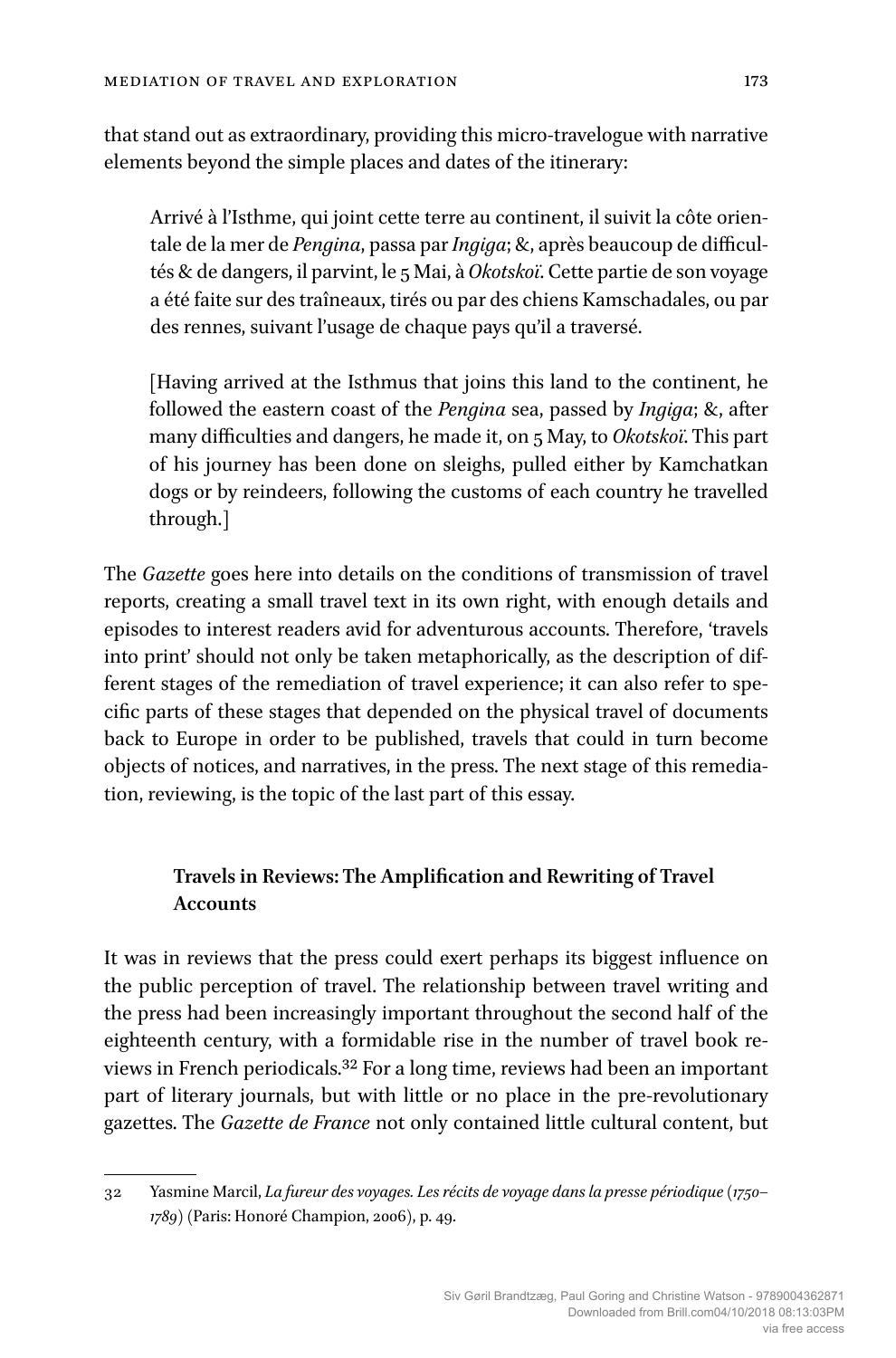was also, in its status as 'feuille royale', denied all form of commentary and re-flexion.<sup>[33](#page-17-0)</sup> After the French Revolution, the newspaper press began to incorporate cultural content in its columns, to a much larger extent than had been the case in the gazettes of the Ancien Régime or in the revolutionary newspapers. As Gilles Feyel has pointed out, the all-political journalism of the Revolution was, under the Consulate and the First Empire, replaced by a literary newspaper journalism that drew its legitimacy and review practices from the prerevolutionary literary journals[.34](#page-17-1) Moreover, with the strong censorship of the Napoleonic regime, literature, arts and sciences were the only domains where the few remaining newspapers could exert a degree of independence and freedom.[35](#page-17-2) The *Journal de l'Empire* in particular devoted extensive space to travel book reviews, where it could include commentary and reflexion that it had to avoid in its news sections[.36](#page-17-3)

A review is also an item of news, in the sense that its goal is to transmit to its readers information about a recent publication. In the case of travel writing, it has an additional news function, transmitting new knowledge about places and cultures. This function would, in many cases, become the most important one. Although qualitative assessments of the books were included in the reviews, their main emphasis was more often than not on the transmission of knowledge. In fact, travel book reviews tended to amplify or rewrite the travel text, adding to the many stages of remediation that had already altered the representation of the travel. Thus, the reviews became an integral part of 'travels into print'. Articles stretching over several issues retold travels to the readers, paraphrasing and making extracts from the source texts, as well as reflecting on the knowledge of the places visited that the book brought to the public. To the extent that stylistic judgments were given a place in the reviews, it was usually in quite formulaic terms of *utile dulcis*, bearing on the travel writer's ability to balance truthful observations and descriptions with a pleasurable style.

Taking up this practice of reviewing, the newspaper became, to an even greater extent than the gazette of the Ancien Régime, a medium for travel writing, thus contributing greatly to the rich culture of travel in this period[.37](#page-17-4) As

<span id="page-17-0"></span><sup>33</sup> Feyel, *L'annonce et la nouvelle*, p. 891.

<span id="page-17-1"></span><sup>34</sup> Feyel, *La presse en France*, p. 62.

<span id="page-17-2"></span><sup>35</sup> André Cabanis, *La presse sous le Consulat et l'Empire (1799–1814)* (Paris: Société des Études Robespierristes, 1975), p. 105. See also Feyel, *La presse en France*, p. 62.

<span id="page-17-3"></span><sup>36</sup> It should be noted that the *Journal de l'Empire* also covered travel and travel book publications within its news sections, in very much the same way as the *Gazette de France*.

<span id="page-17-4"></span><sup>37</sup> For more on the relationship between journalism and the culture of travel, see Daniel Roche, *Les circulations dans l'Europe moderne: XVIIe–XVIIIe siècle* (Paris: Fayard/Pluriel, 2011), pp. 106–110.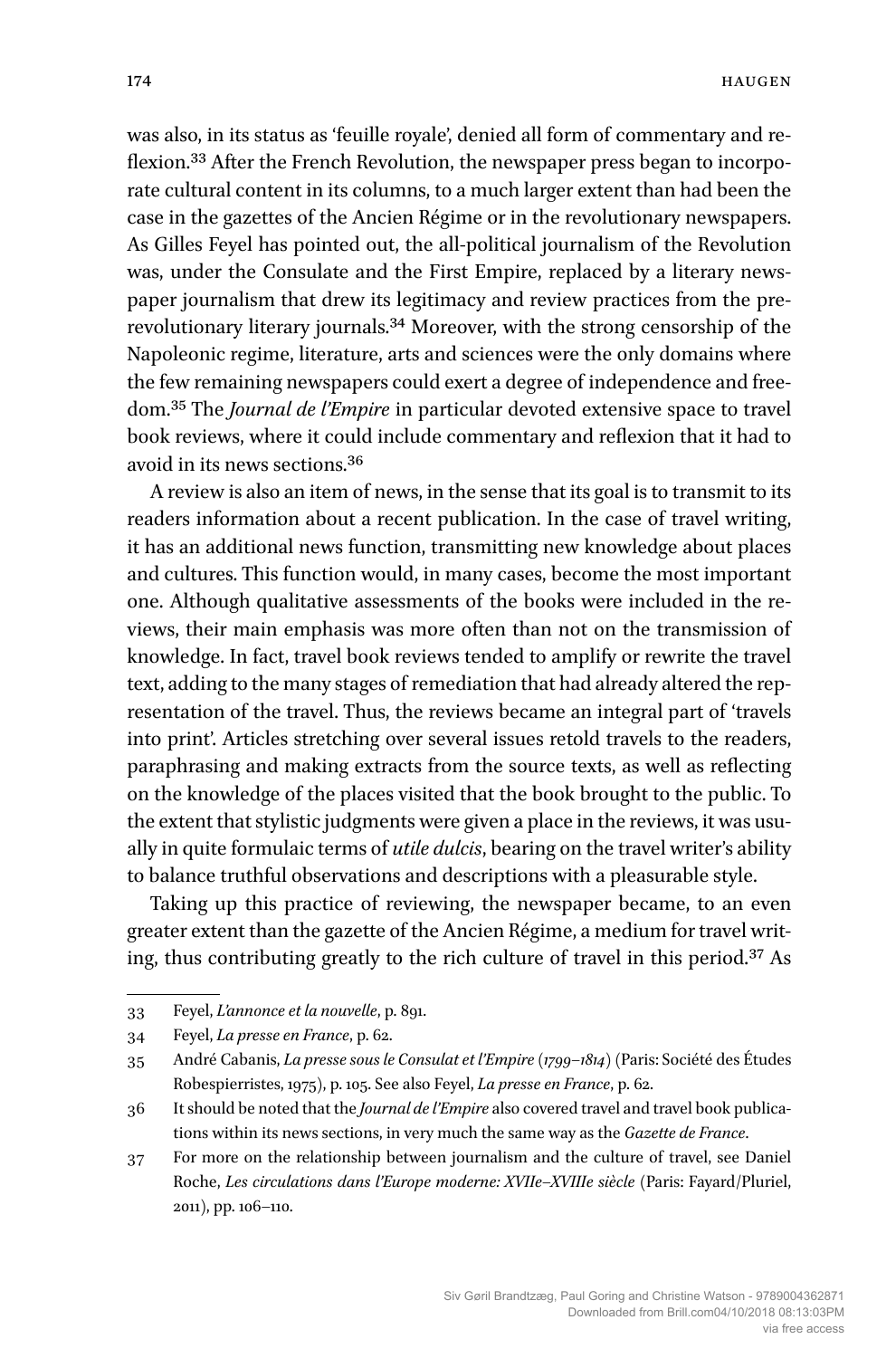such, the press could also have the effect of stimulating the curiosity and 'Wanderlust' of its readers. A letter from a reader in the *Observateur des spectacles* points to how periodical fragments of travel books gave the urge to travel:

C'est en lisant dans nos gazettes des fragmens d'ouvrages publiés en France, qu'on a conçu l'idée et le désir connaître, par soi-même, une cataracte dont on trouvait de si belles descriptions dans les écrits de MM. Liancourt et Châteaubriand.

[It is reading in our gazettes the fragments of works published in France, that we have come up with the idea and the wish to know, by ourselves, a waterfall of which we found such beautiful descriptions in the texts of MM. Liancourt and Chateaubriand.]<sup>[38](#page-18-0)</sup>

Excerpts and reviews thus appear to have provided the newspaper with a function that it shared with, and borrowed from, the travel book: informing readers about other places and cultures, newspapers, like travel books, could inspire them to go there themselves. In the terms of Sylvain Venayre, the press was both the arrival point and the starting point of travel: accomplished travels put into writing ended up as reviews in the newspapers, which could then inspire new travels.[39](#page-18-1)

Elisabeth Hagglund has pointed out that the primary role of the eighteenthcentury reviewer – to "giv[e] a reader a sufficient 'taste' of a book to enable him to decide whether to purchase it or not" – was often supplemented by a secondary role: "some reviewers of travel chose extracts which they judged would interest their readers, whether or not they eventually acquired the book".[40](#page-18-2) Since the beginning of literary journalism, with Denis de Sallo's *Journal des sçavans* (1665), an important role of the journals was to save readers the trouble of reading mediocre books by summarising them.<sup>[41](#page-18-3)</sup> When daily newspapers adopted book reviewing, they also took on this role. The *Journal de l'Empire* often spread travel book reviews over two, sometimes three articles,

<span id="page-18-0"></span><sup>38</sup> *L'Observateur des spectacles*, *de la littérature et des arts*, 8 December 1802.

<span id="page-18-1"></span><sup>39</sup> Sylvain Venayre, 'Le voyage, le journal et les journalistes au xixe siècle', *Le Temps des médias*, 8 (2007), p. 49. Venayre quotes a passage from Adelbert von Chamisso's *Voyage autour du monde. 1815–1818*, in which the French-Prussian adventurer identifies the cause for his travel urge in reading in a gazette about a Russian expedition towards the North Pole. *Ibid.*, p. 51.

<span id="page-18-2"></span><sup>40</sup> Elizabeth Hagglund, 'Reviews of Travel in the Monthly Review, 1749–1758: An Introductory Survey', *Studies in Travel Writing*, 2 (1998), p. 7.

<span id="page-18-3"></span><sup>41</sup> Sgard, 'Qu'est-ce qu'un journal', p. 484.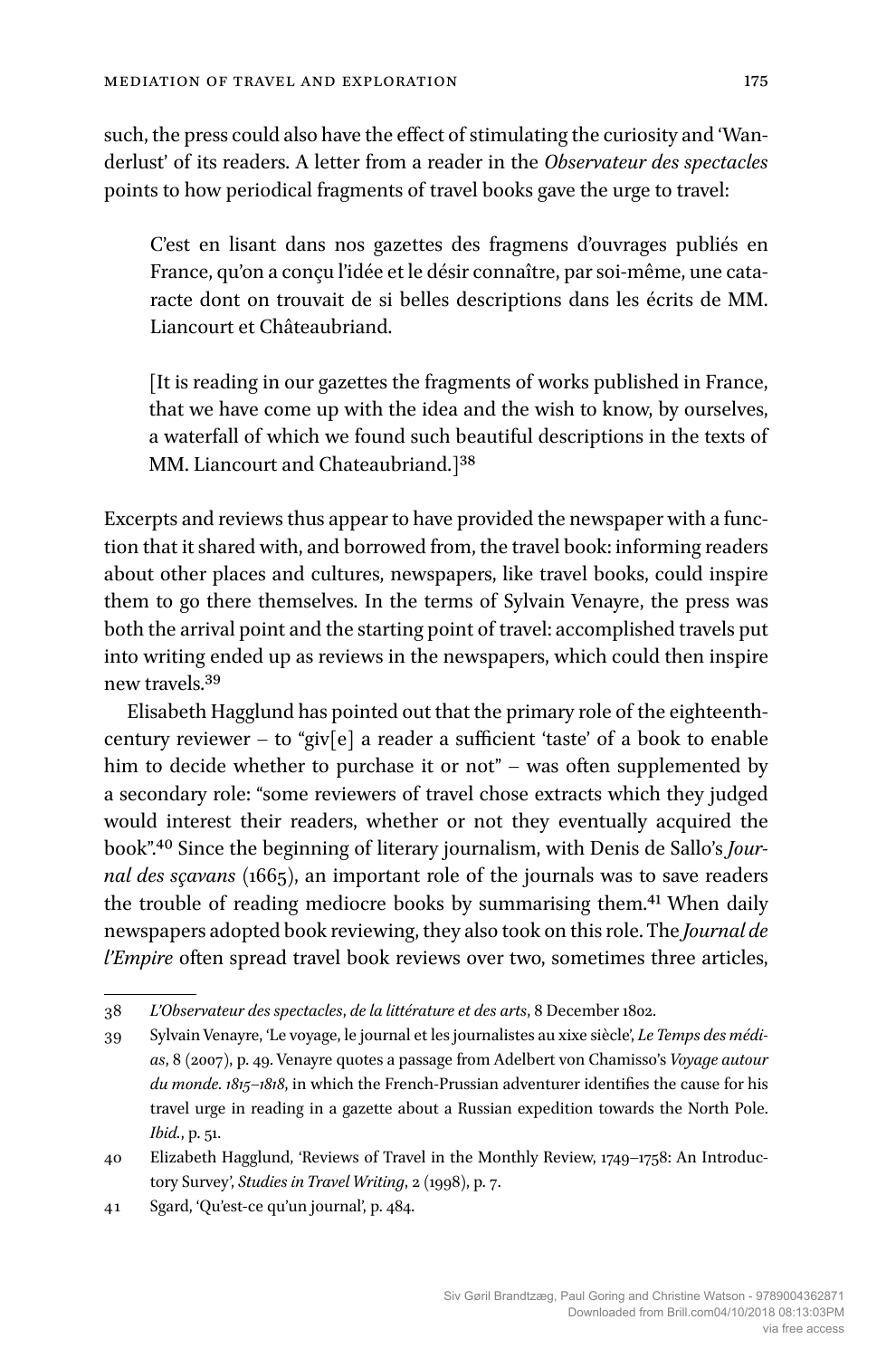echoing the practices of literary journals. The reviewers could spend an entire first article on creating their own narrative of the places visited, extracting and paraphrasing the source text, and drawing upon other texts dealing with the same places. Comments on the style of the book, or even on the veracity and precision of the travellers' observations, could be reserved for a second article in a subsequent issue, and did at times not even receive any attention at all. In the style assessments that we find at the end of the reviews of the *Journal de l'Empire*, the journalists often give preference to a 'simple' style of writing that avoided unnecessary embellishments and digressions[.42](#page-19-0) As in the literary press, *utile dulcis* is still the common schema of the assessments, although with a clear tendency to privilege "connoissances positives" ("positive knowledge") and scientific credibility to literary elegance and entertainment.<sup>[43](#page-19-1)</sup>

The choices made by the journalist of the excerpts to include and the elements to retransmit constitute in and of themselves an interpretation of the travel narrative; the review text appears as a remediated version of the travel account, a rewriting of the source text combined with the reviewer's own knowledge of the places in question. For the two most prolific travel reviewers of the *Journal de l'Empire*, the historian Étienne Jondot and the geographer Conrad Malte-Brun, the review was a tool for taking part in an erudite conversation about a given topic.<sup>44</sup> The newspaper article thus espoused a central aspect of the eighteenth-century travel book: references to precursory travellers were frequently used by travel writers to define their own standing in an on-going discourse on the place visited. Commenting on this discourse as a form of metanarrative, the review also took part in it, retelling the account of its source text in a way that altered the representation of the travel.

The practice of reviewing as rewriting would sometimes be explicitly pointed to. Reviewing Lazzaro Spallanzani's *Viaggi alle due Sicilie*, Étienne Jondot

<span id="page-19-0"></span><sup>42</sup> See for example *je*, 15 February 1807.

<span id="page-19-1"></span><sup>43</sup> *je*, 30 December 1807.

<span id="page-19-2"></span><sup>44</sup> Malte-Brun was also the editor of the geographical journal *Annales des voyages, de la géographie et de l'histoire*, established in 1807. He would occasionally reuse material from his journal in the newspaper, and refer in the latter to pieces in the former. Thus, his reviews in the *Journal de l'Empire* were made a part of a transmedial, scholarly network of books, journals and newspapers. Claude Labrosse has described the form of reading enabled by periodicals as entering precisely into a network, as a reading "*mise en réseau*". Claude Labrosse, 'Fonctions culturelles du périodique littéraire', in Claude Labrosse and Pierre Rétat, *L'instrument périodique. La fonction de la presse au XVIIIesiècle* (Lyon: Presses Universitaires de Lyon, 1985), p. 60. I would like to argue that this idea of 'network reading' needs to be extended and studied further to include all the various mediums through and between which readers would acquire knowledge on specific topics.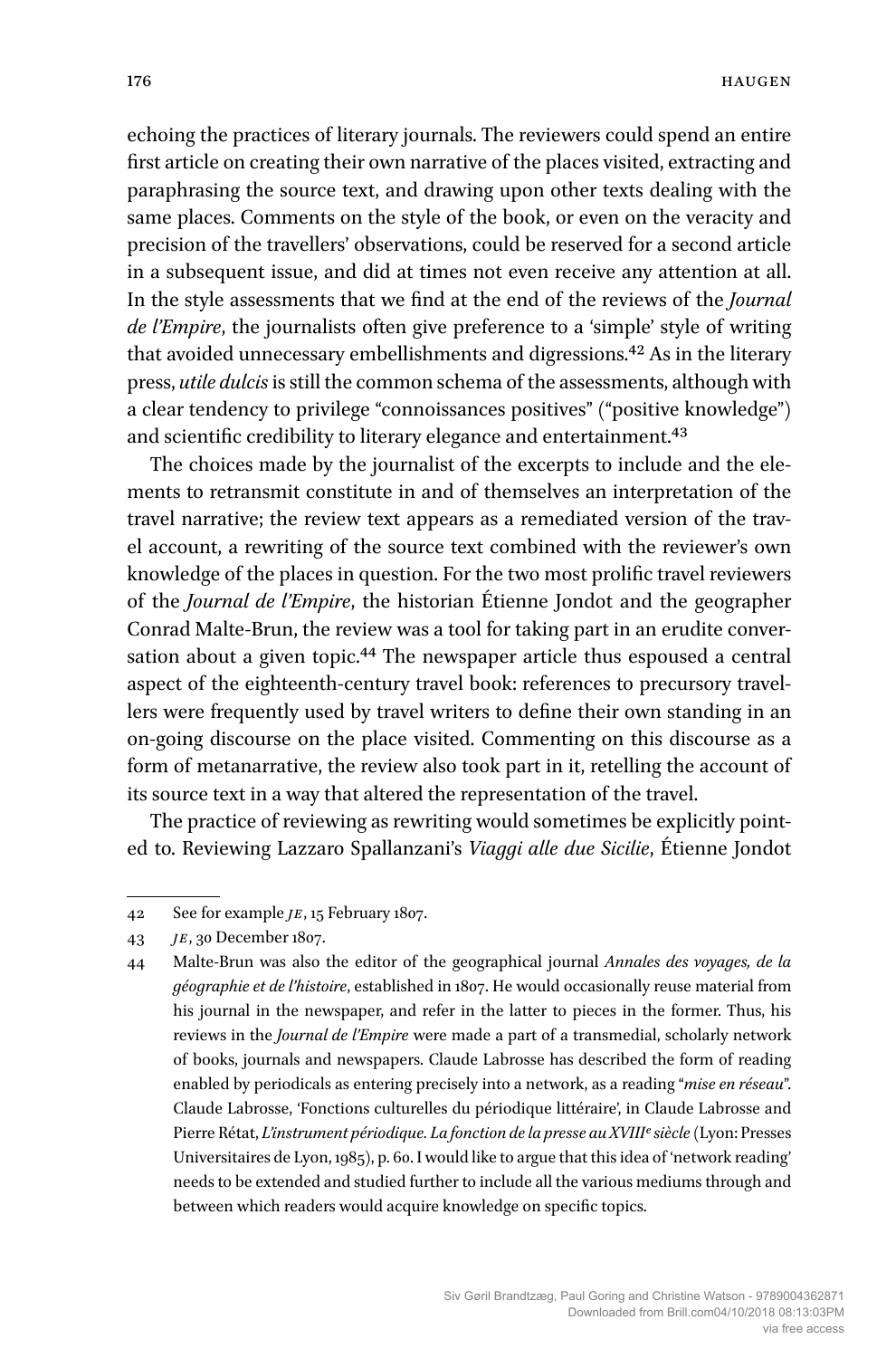criticises his overly detailed manner of writing, which "ne convient pas à tous les lecteurs" ("does not suit all readers").<sup>[45](#page-20-0)</sup> Jondot intends to remedy this flaw by giving his representation of the places visited by Spallanzani, nourished by his own classical culture:

Pour rendre ces articles plus intéressans, nous nous servirons des connoissances que nous avons puisées nous-mêmes dans les auteurs de l'antiquité, lesquels ont déployé, dans leurs observations, autant de sagacité que les modernes.

[In order to render these articles more interesting, we will make use of the knowledge that we ourselves have drawn from the ancient authors, who have exerted, in their observations, just as much sagacity as the moderns.]

The article continues with a depiction of the landscape surrounding Etna, where Jondot mobilises his own rhetorical talents in personifying the landscape. This lyrical depiction self-consciously contrasts with Spallanzani's more scholarly account.

In paraphrasing the source text, the journalists could add stylistic elements and value judgements that had little or no place in the original. In the French translation of the German Count Hoffmannsegg's travel to Portugal, there is a description of a gate at the monastery of Bussaco, near Coimbra. The gate catches the attention of the traveller, as it is decorated with skulls and bones:

Plusieurs croix annoncent le voisinage du couvent, et bientôt on arrive à la porte du mur d'enceinte: elle est ornée des images de la mort; des crânes et des ossemens figurés par des pierres noires et blanches incrustées, l'entourent. Après avoir sonné, on est introduit par un frère lai.

[Several crosses signal that we are near the monastery, and soon we arrive at the gate of the bailey: it is decorated with images of death; skulls and bones inlaid with black and white stones surrounds it. After having rung, we are let in by a lay brother.][46](#page-20-1)

This is a rather sober description of "images of death", which the author makes *en passant* without further reflection. The visit to the monastery is paraphrased

<span id="page-20-0"></span><sup>45</sup> *je*, 1 October 1805.

<span id="page-20-1"></span><sup>46</sup> *Voyage en Portugal, fait depuis 1797 jusqu'en 1799, par M. Link et le comte de Hoffmansegg*, vol. III (Paris: Dentu, Imprimeur-libraire, 1808), p. 97.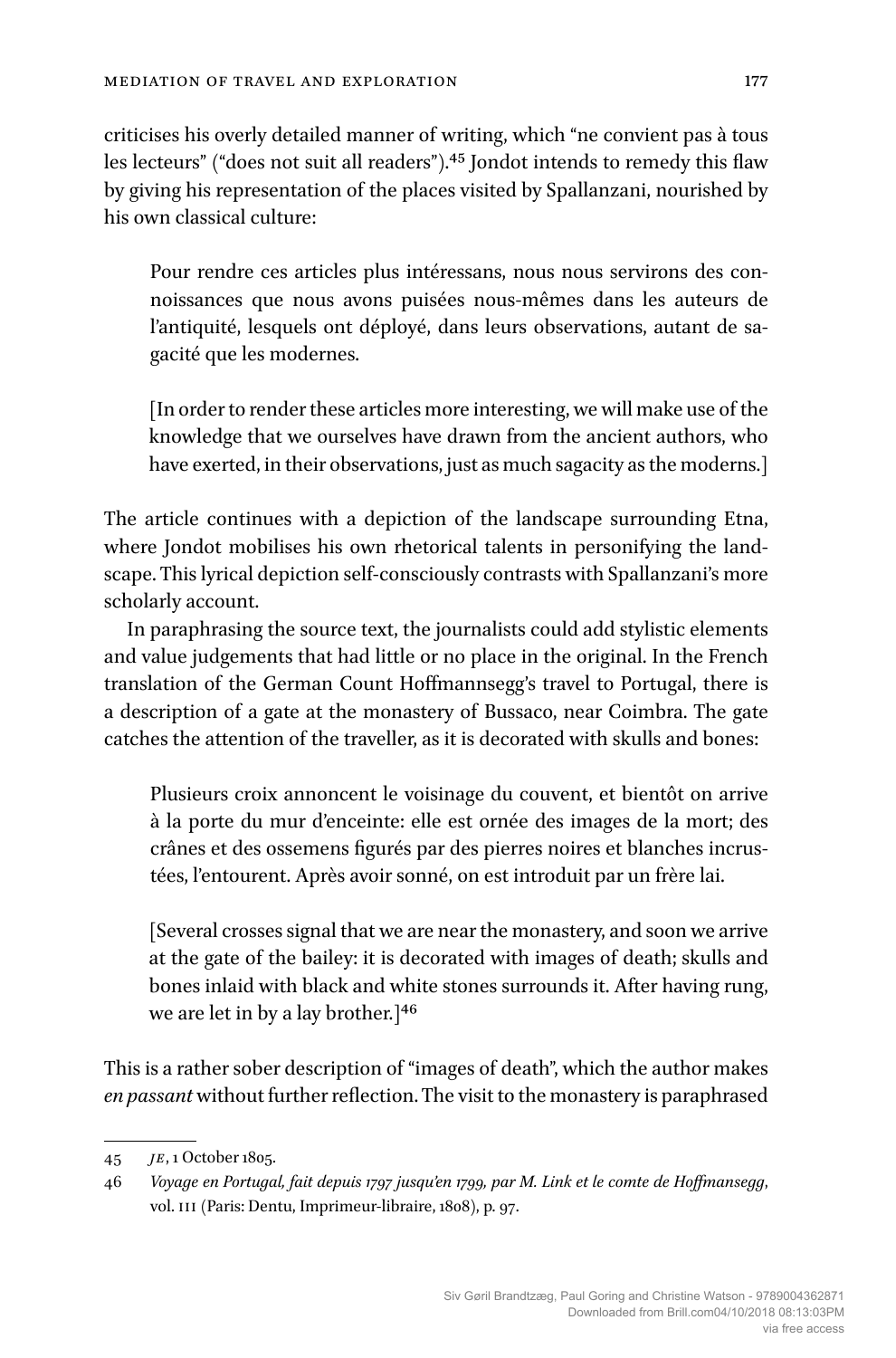by Jondot in his review, where he gives a more elaborate interpretation of the morbid decoration:

Des cranes, des ossemens humains en forment l'affreuse décoration, et peignent d'une manière assez énergique le saint mépris des anachorètes pour cette vie si fugitive et si misérable que partout ailleurs nous égayons d'ornemens aussi frivoles que mensongers.

[Skulls, human bones form the hideous decoration [of the gate], and paint in a rather vigorous manner the holy disdain of the anchorites towards this life so fleeting and miserable, that everywhere else we liven up with decorations as frivolous as they are deceitful.<sup>[47</sup>]

These moralistic reflections, which are not found in the source text, point to how Jondot's review is just as much an amplification of the narrative as a review in the modern sense.

The review could also include a political tone with little or no place in the source text. In the second article on Hoffmannsegg's travelogue, Jondot criticises the reflections of the German count on the hierarchical nature of Portuguese society:

*M. de* Hoffausegg [sic] s'élève aussi contre *le démon de la hiérarchie*. Estce que M. le comte auroit voulu prêcher la liberté et la fraternité? Nous l'invitrons [sic] à enseigner aux paysans de son comté une telle doctrine. Il verra si la prospérité de ses affaires domestiques sera bien plus brillante.

[*M. de* Hoffausegg [sic] also rises up against the *demon of hierarchy*. Was M. the count intending to preach liberty and fraternity? We invite him to teach such a doctrine to the peasants of his own county. He will see whether the prosperity of his domestic affairs becomes more brilliant.<sup>[48]</sup>

Accusing Count Hoffmannsegg of hypocrisy, and ironising over the revolutionary associations that his critique evokes, Jondot flags his own political standpoint, thereby revealing just as much about the political situation of imperial France as about Portugal. In newspapers strictly controlled by the Napoleonic regime, the sections for cultural content were the only place for subtly hinting at the ideology of the newspaper. In the terms of André Cabanis, "se moquer

<span id="page-21-0"></span><sup>47</sup> *je*, 15 March 1806.

<span id="page-21-1"></span><sup>48</sup> *je*, 26 March 1806.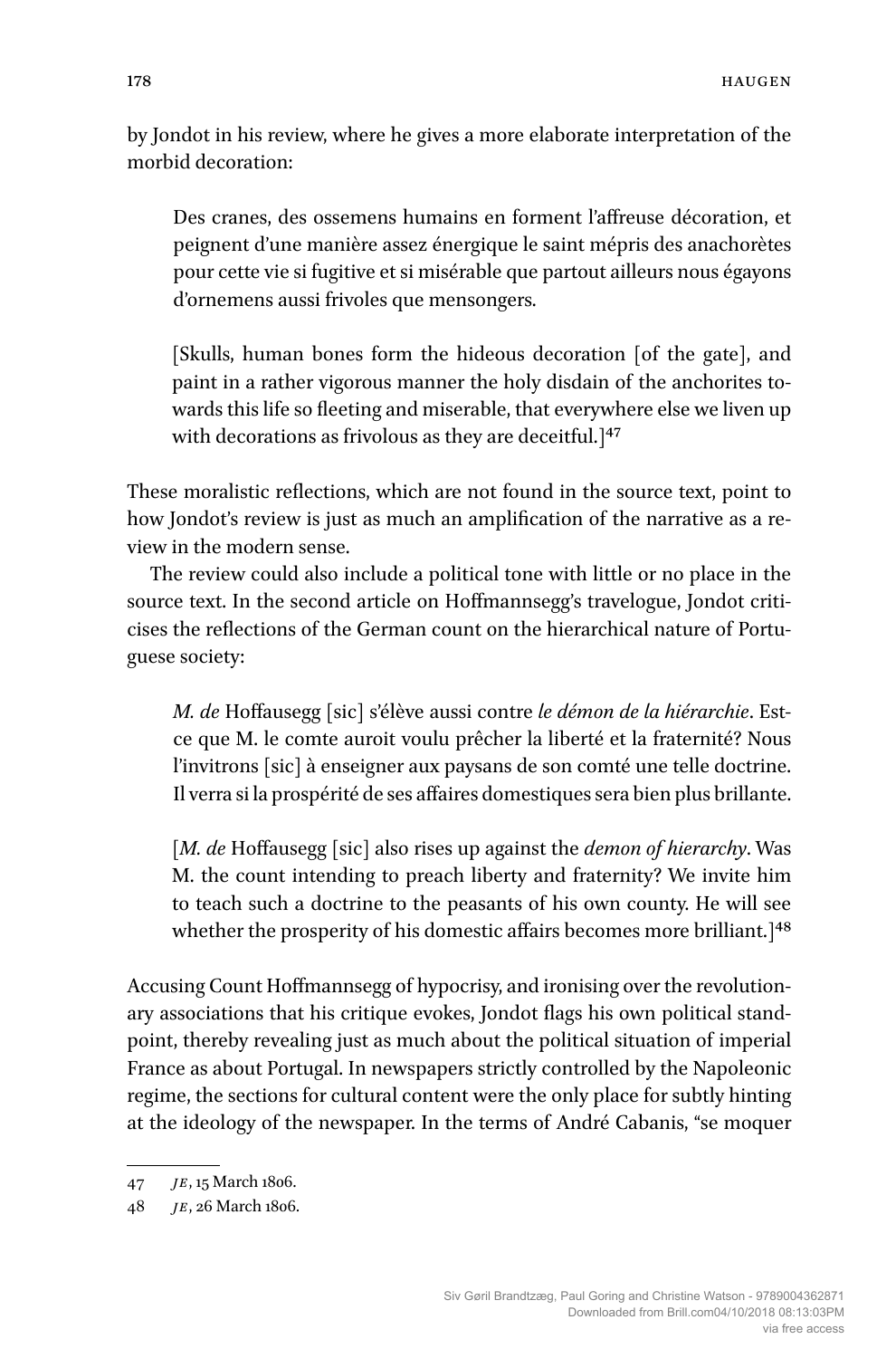d'une tragédie de Voltaire, c'est prendre parti pour la contre-révolution. Rire d'une oraison funèbre de Bossuet, c'est se situer dans la lignée du XVIIIe siècle" ("To mock a tragedy by Voltaire is to side with the counter-revolution. To laugh at a funeral oration by Bossuet is to place oneself in line with the eighteenth century").[49](#page-22-0) For the *Journal de l'Empire*, as a counter-revolutionary newspaper, mocking the traces of 'liberté' and 'fraternité' in Hoffmannsegg's travel meant announcing its own ideological stand.

This did not mean that book reviews were a free zone in which to criticise the regime. Chateaubriand painfully experienced this in 1807, when his attack on Napoleon in a travel book review led to the dismantling of his journal.<sup>50</sup> Other journalists were more cautious. Jondot finishes his review of Hoffmansegg by praising the maintenance of peace and order, in a way which would not have displeased the imperial authorities:

vraisemblablement les révolutions politiques qui viennent d'ébranler l'Europe, ont fait sentir la nécessité de considérer et de respecter les hommes qui assurent le maintien de l'ordre et le repos des régimes.

[in all likelihood, the political revolutions that have recently shaken Europe have shown the necessity of esteeming and respecting the men who assure the maintenance of order and the peace of regimes.<sup>[51</sup>]

On one level, the passage praises the value of Portuguese soldiers, but reads, on another, as a concession to the regime that had restored order to revolutionary France. By mobilising the travel account in a political discourse, such as here, or by referencing, explicitly or implicitly, France's political, economic or cultural situation, a review would also bring forward comparative perspectives, by which the readers could perceive their own place and culture in light of those visited by the travel writer, and re-visited by the journalist. Such perspectives constitute a common feature that the review shares with travel books and the travel writing genre in general; this, then, is a good example of how newspapers

<span id="page-22-0"></span><sup>49</sup> Cabanis, *La presse*, p. 105.

<span id="page-22-1"></span><sup>50</sup> Jean-Marie Roulin, 'Chateaubriand', in Philippe Régnier *et al.* (eds.), *La Civilisation du journal. Histoire culturelle et littéraire de la presse française au xixe siècle* (Paris: Nouveau Monde éditions, 2011), pp. 1108–1109. In a review of Alexandre de Laborde's *Voyage pittoresque et historique de l'Espagne* in the *Mercure de France* (4 July 1807), Chateaubriand opened his review with an allegory that cast Napoleon as emperor Nero. The regime responded by merging the *Mercure* with another periodical, the *Décade philosophique*.

<span id="page-22-2"></span><sup>51</sup> *je*, 26 March 1806.